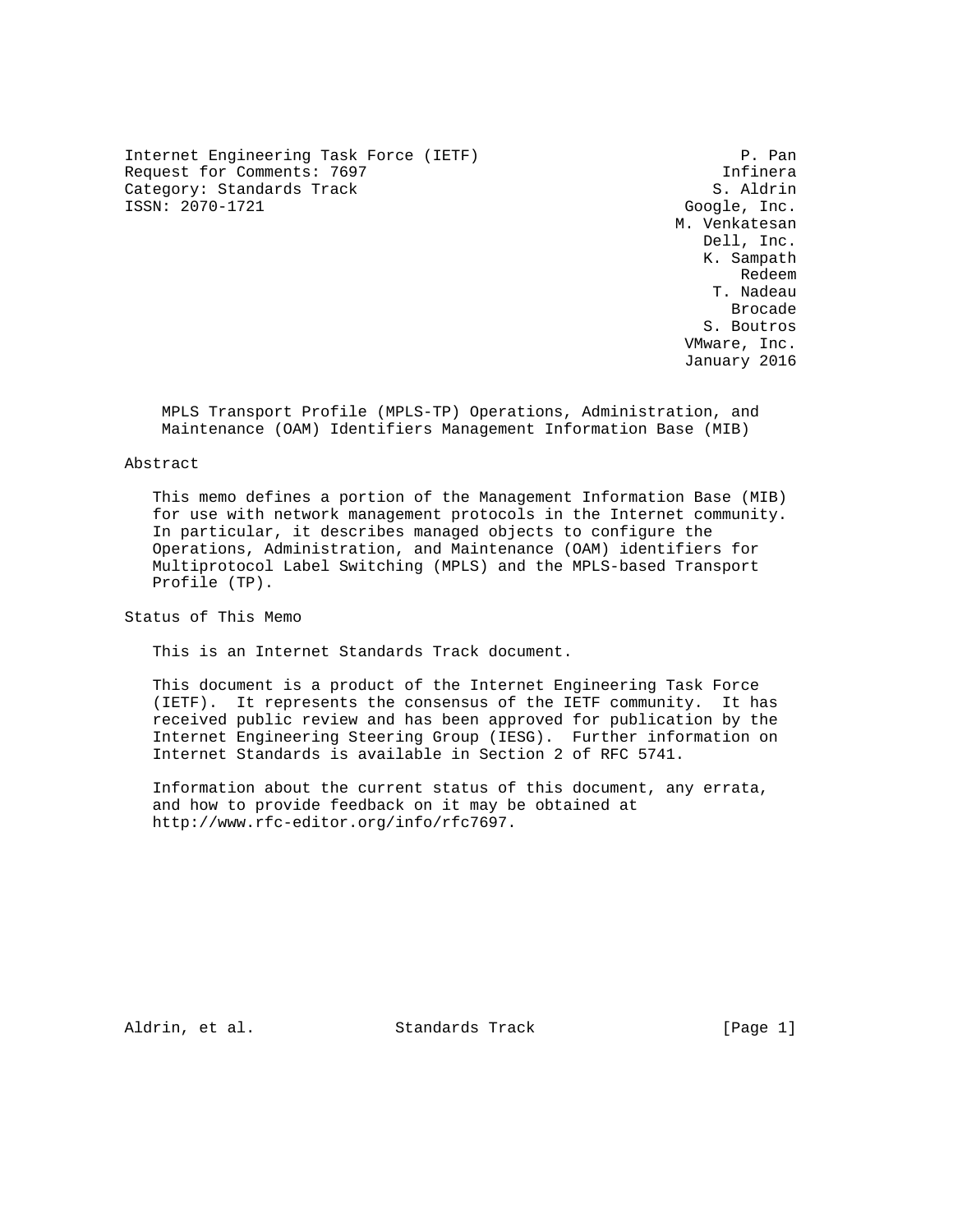# Copyright Notice

 Copyright (c) 2016 IETF Trust and the persons identified as the document authors. All rights reserved.

 This document is subject to BCP 78 and the IETF Trust's Legal Provisions Relating to IETF Documents (http://trustee.ietf.org/license-info) in effect on the date of publication of this document. Please review these documents carefully, as they describe your rights and restrictions with respect to this document. Code Components extracted from this document must

 include Simplified BSD License text as described in Section 4.e of the Trust Legal Provisions and are provided without warranty as described in the Simplified BSD License.

Table of Contents

| The Internet-Standard Management Framework 3<br>2.1          |
|--------------------------------------------------------------|
|                                                              |
| 3.1. Conventions Used in This Document 3                     |
|                                                              |
|                                                              |
|                                                              |
|                                                              |
|                                                              |
|                                                              |
| 6. MPLS OAM Identifier Configuration for MPLS LSP: Example 6 |
| MPLS OAM Identifiers MIB Definitions 8<br>7                  |
| 8.                                                           |
| 9                                                            |
| 9.1. IANA Considerations for MPLS-OAM-ID-STD-MIB 32          |
|                                                              |
|                                                              |
|                                                              |
|                                                              |
|                                                              |

Aldrin, et al. Standards Track [Page 2]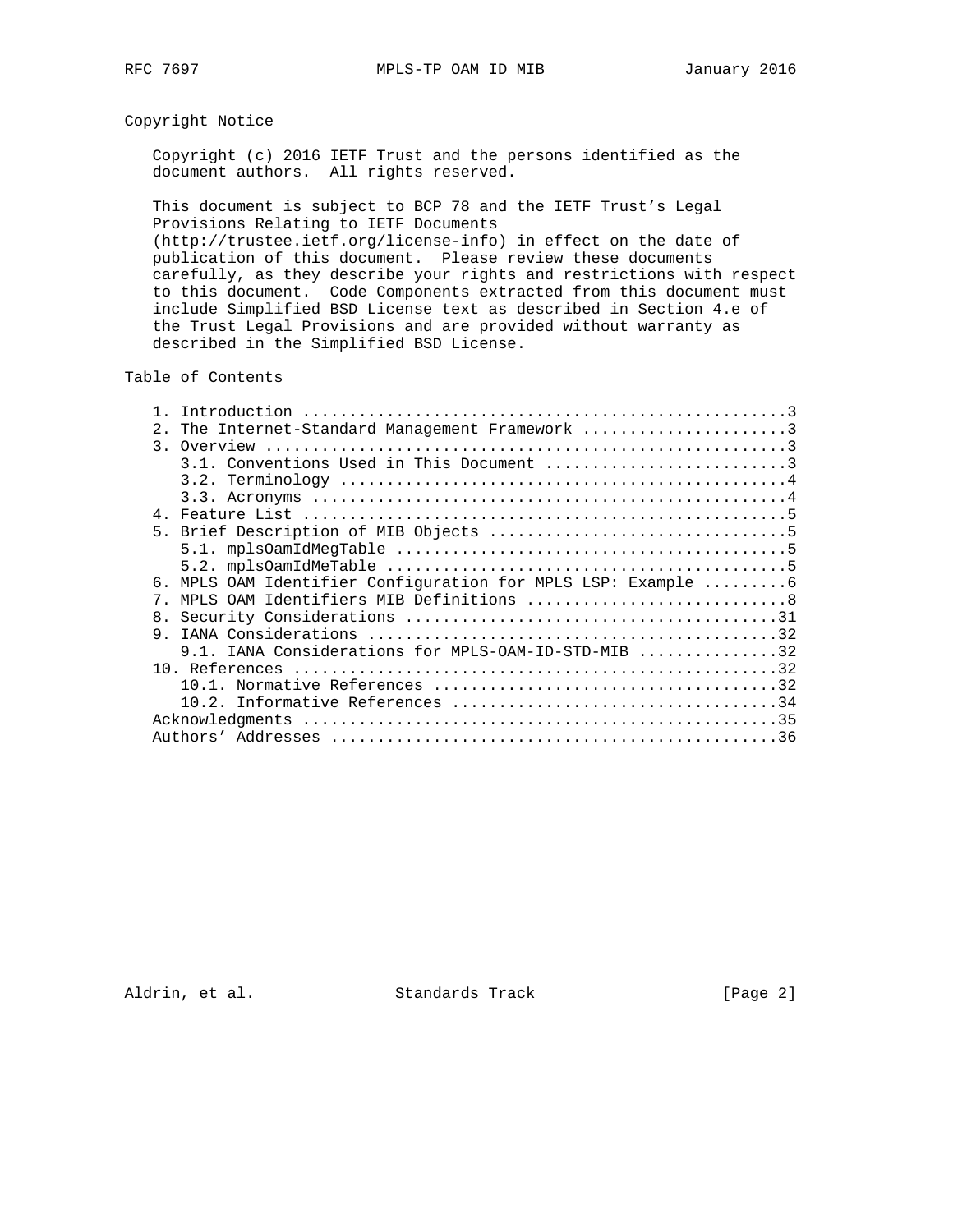#### 1. Introduction

 This memo defines a portion of the Management Information Base (MIB) for use with network management protocols in the Internet community. In particular, it describes managed objects for modeling a Transport Profile (TP) based on Multiprotocol Label Switching (MPLS) [RFC3031].

 This MIB module should be used for performing the OAM (Operations, Administration, and Maintenance) operations for MPLS Tunnel LSPs (Label Switched Paths), Pseudowires, and Sections.

 At the time of this writing, SNMP SET is no longer recommended as a way to configure MPLS networks as was described in [RFC3812]. However, since the MIB modules specified in this document are intended to work in parallel with the MIB modules for MPLS specified in [RFC3812], certain objects defined here are specified with a MAX-ACCESS of read-write or read-create so that specifications of the base tables in [RFC3812] and the new MIB modules in this document are consistent. Although the example described in Section 6 specifies means to configure OAM identifiers for MPLS-TP Tunnels, this should be seen as indicating how the MIB values would be returned in the specified circumstances having been configured by alternative means.

2. The Internet-Standard Management Framework

 For a detailed overview of the documents that describe the current Internet-Standard Management Framework, please refer to section 7 of RFC3410 [RFC3410].

 Managed objects are accessed via a virtual information store, termed the Management Information Base or MIB. MIB objects are generally accessed through the Simple Network Management Protocol (SNMP). Objects in the MIB are defined using the mechanisms defined in the Structure of Management Information (SMI). This memo specifies a MIB module that is compliant to the SMIv2, which is described in STD 58, RFC 2578 [RFC2578], STD 58, RFC 2579 [RFC2579] and STD 58, RFC 2580 [RFC2580].

- 3. Overview
- 3.1. Conventions Used in This Document

 The key words "MUST", "MUST NOT", "REQUIRED", "SHALL", "SHALL NOT", "SHOULD", "SHOULD NOT", "RECOMMENDED", "NOT RECOMMENDED", "MAY", and "OPTIONAL" in this document are to be interpreted as described in RFC 2119 [RFC2119].

Aldrin, et al. Standards Track [Page 3]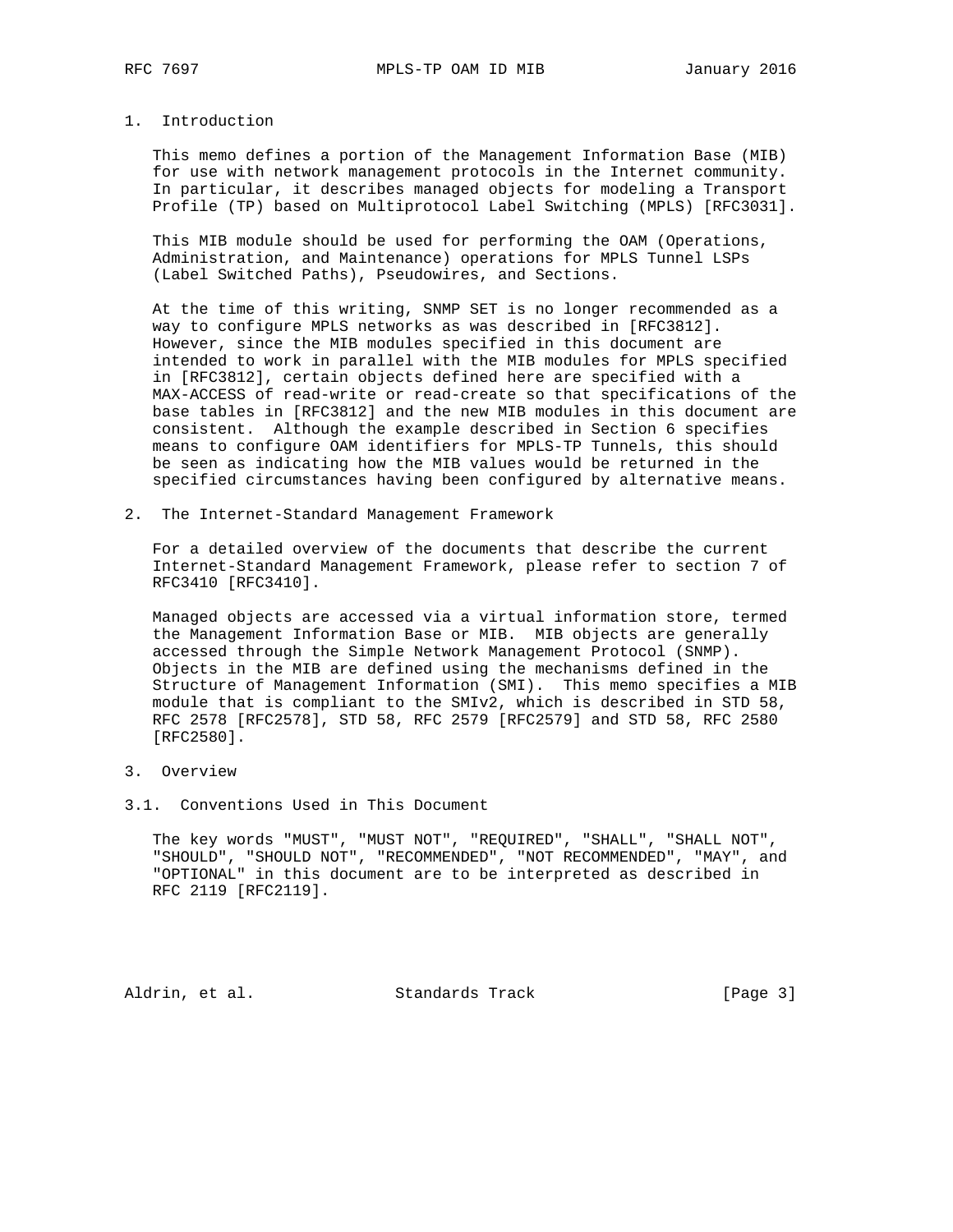# 3.2. Terminology

 This document uses terminology from the Multiprotocol Label Switching Architecture [RFC3031], the MPLS Traffic Engineering (TE) MIB [RFC3812], the MPLS Label Switching Router (LSR) MIB [RFC3813], the OAM Framework for MPLS-Based Transport Networks [RFC6371], "MPLS Transport Profile (MPLS-TP) Identifiers" [RFC6370], MPLS-TP Identifiers Following ITU-T Conventions [RFC6923], and OAM in MPLS Transport Networks [RFC5860].

# 3.3. Acronyms

- BFD: Bidirectional Forwarding Detection
- ICC: ITU Carrier Code
- IP: Internet Protocol
- LSP: Label Switched Path
- LSR: Label Switching Router
- ME: Maintenance Entity
- MEG: Maintenance Entity Group
- MEP: Maintenance Entity Group End Point
- MIB: Management Information Base
- MIP: Maintenance Entity Group Intermediate Point
- MP: Maintenance Point
- MPLS: Multiprotocol Label Switching
- MPLS-TP: MPLS Transport Profile
- PW: Pseudowire
- TE: Traffic Engineering
- TP: Transport Profile

Aldrin, et al. Standards Track [Page 4]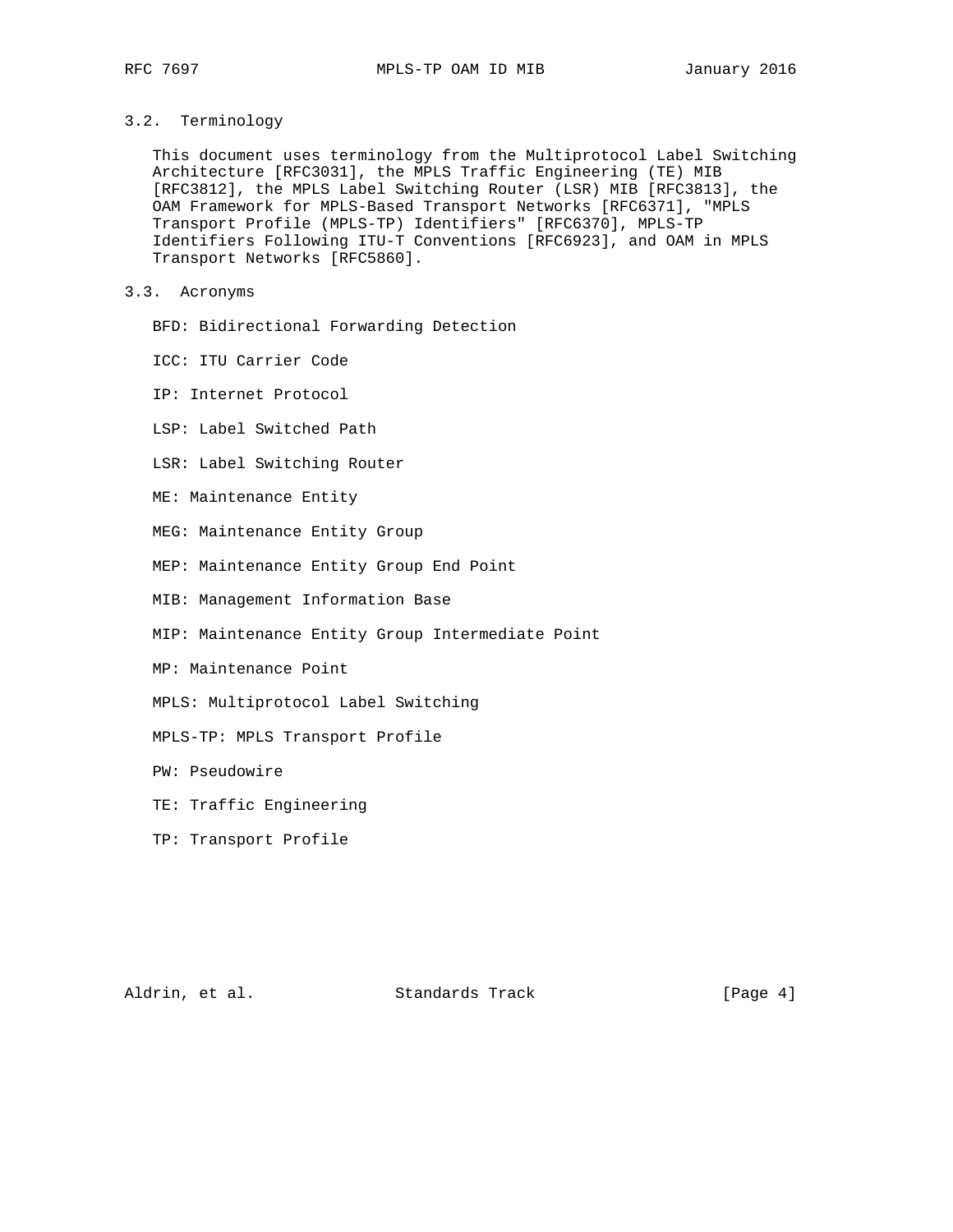# 4. Feature List

 The MPLS transport profile OAM identifiers MIB module is designed to satisfy the following requirements and constraints:

- The MIB module supports configuration of OAM identifiers for MPLS point-to-point Tunnels, point-to-multipoint LSPs, co-routed bidirectional LSPs, associated bidirectional LSPs, and Pseudowires.
- 5. Brief Description of MIB Objects

 The objects described in this section support the functionality described in [RFC5654] and [RFC6370]. The tables support both IP-compatible and ICC-based OAM identifiers configurations for MPLS Tunnels, LSPs, and Pseudowires.

### 5.1. mplsOamIdMegTable

 The mplsOamIdMegTable is used to manage one or more Maintenance Entities (MEs) that belong to the same transport path.

 When a new entry is created with mplsOamIdMegOperatorType set to ipCompatible (1), then as per [RFC6370] (MEG\_ID for an LSP is LSP\_ID, and MEG\_ID for a PW is PW\_Path\_ID), MEP\_ID can be automatically formed.

 For an ICC-based transport path, the user is expected to configure the ICC identifier explicitly in this table for MPLS Tunnels, LSPs, and Pseudowires.

#### 5.2. mplsOamIdMeTable

 The mplsOamIdMeTable defines a relationship between two points (source and sink) of a transport path to which maintenance and monitoring operations apply. The two points that define an ME are called Maintenance Entity Group End Points (MEPs).

 In between MEPs, there are zero or more intermediate points, called Maintenance Entity Group Intermediate Points (MIPs). MEPs and MIPs are associated with the MEG and can be shared by more than one ME in a MEG.

Aldrin, et al. Standards Track [Page 5]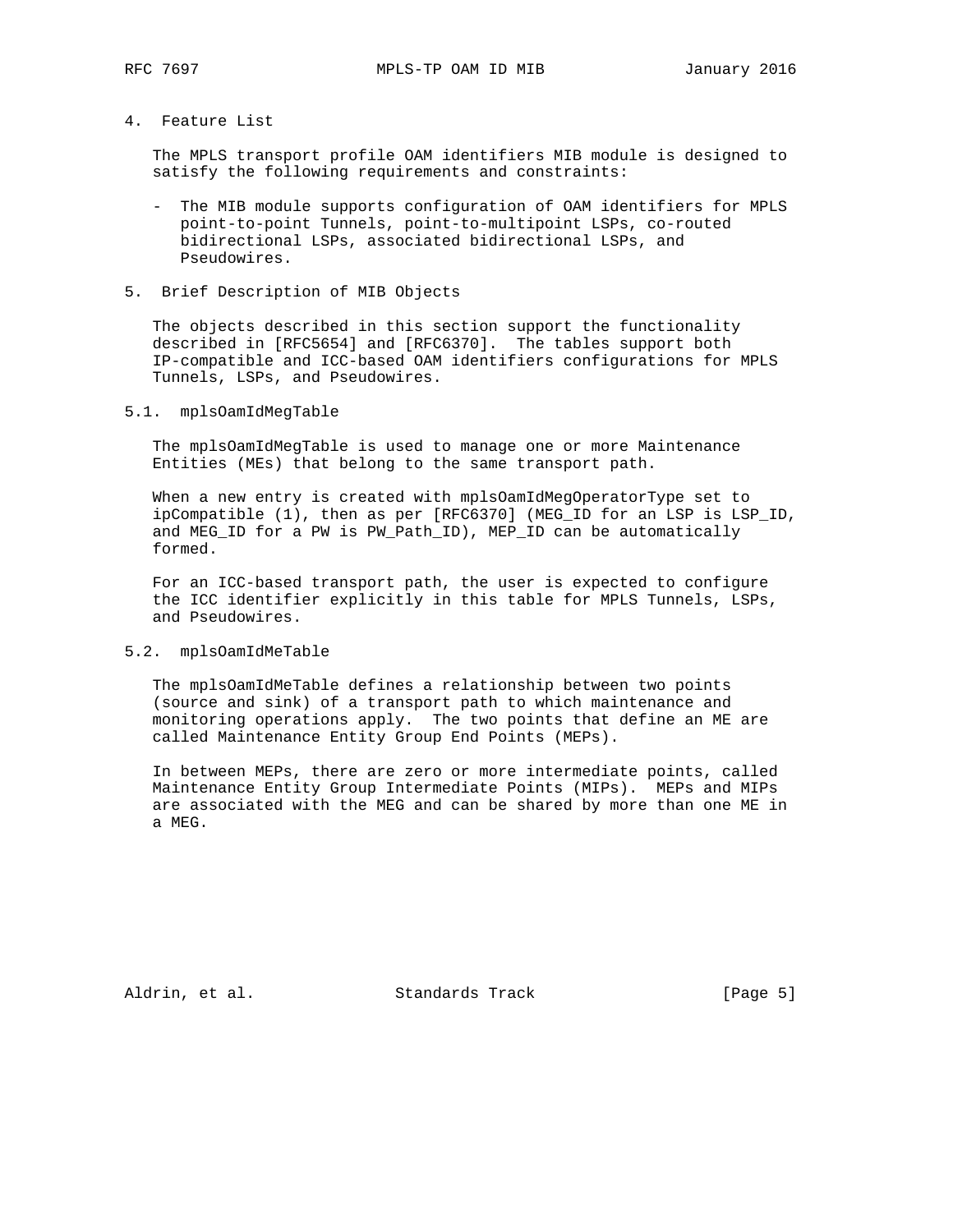6. MPLS OAM Identifier Configuration for MPLS LSP: Example

 In this section, we provide an example of the OAM identifier configuration for an MPLS co-routed bidirectional LSP.

 This example provides usage of MEG and ME tables for management and monitoring operations of an MPLS LSP.

 This example considers the OAM identifiers configuration on a head-end LSR to manage and monitor an MPLS LSP. Only relevant objects that are applicable for IP-based OAM identifiers of MPLS co-routed bidirectional LSPs are illustrated here.

In the mplsOamIdMegTable:

 { -- MEG index (Index to the table)<br>mplsOamIdMeqIndex = 1, mplsOamIdMegIndex = 1, mplsOamIdMegName = "MEG1",  $m$ plsOamIdMegOperatorType = ipCompatible (1), mplsOamIdMegServicePointerType = lsp (1), mplsOamIdMegMpLocation = perNode (1), -- Mandatory parameters needed to activate the row go here mplsOamIdMegRowStatus  $=$  createAndGo  $(4)$ ,<br>mplsOamIdMegPathFlow mplsOamIdMegPathFlow = coRoutedBidirectionalPointToPoint (2) }

 This will create an entry in the mplsOamIdMegTable to manage and monitor the MPLS Tunnel.

Aldrin, et al. Standards Track [Page 6]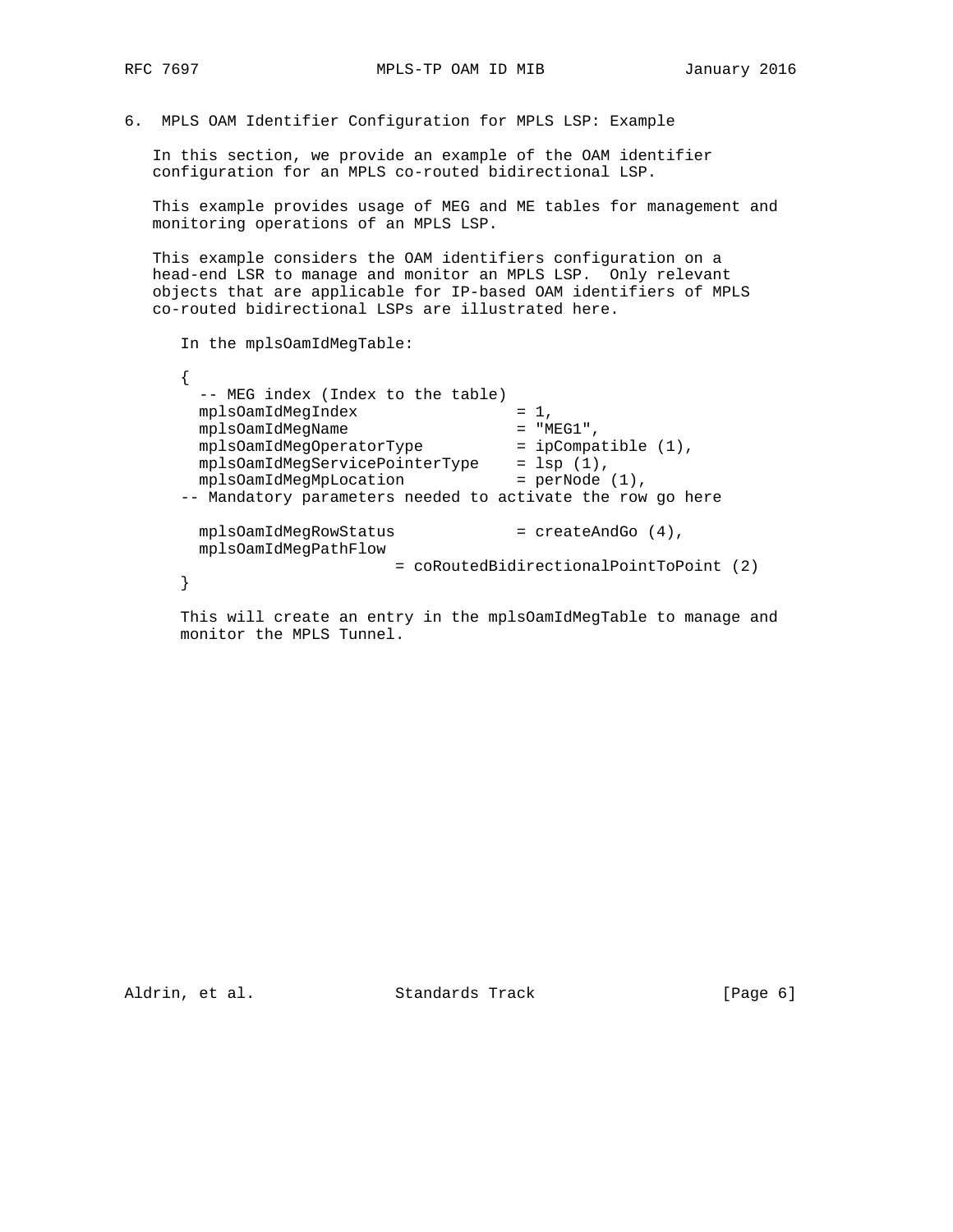The following ME table is used to associate the path information to a MEG.

 In the mplsOamIdMeTable:  $\{$  -- ME index (Index to the table) mplsOamIdMeIndex = 1, -- MP index (Index to the table) mplsOamIdMeMpIndex = 1,<br>mplsOamIdMeMpIndex = 1,<br>mplsOamIdMeName = "ME1", mplsOamIdMeName = "ME1", mplsOamIdMeMpIfIndex = 0, -- The source MEP ID is derived from the IP-compatible MPLS LSP mplsOamIdMeSourceMepIndex = 0, -- The sink MEP ID is derived from the IP-compatible MPLS LSP mplsOamIdMeSinkMepIndex = 0, mplsOamIdMeMpType = mep (1), mplsOamIdMeMepDirection = down (2), -- RowPointer MUST point to the first accessible column of an -- MPLS LSP mplsOamIdMeServicePointer = mplsTunnelName.1.1.10.20, -- Mandatory parameters needed to activate the row go here mplsOamIdMeRowStatus = createAndGo (4)  $\}$ }

Aldrin, et al. Standards Track [Page 7]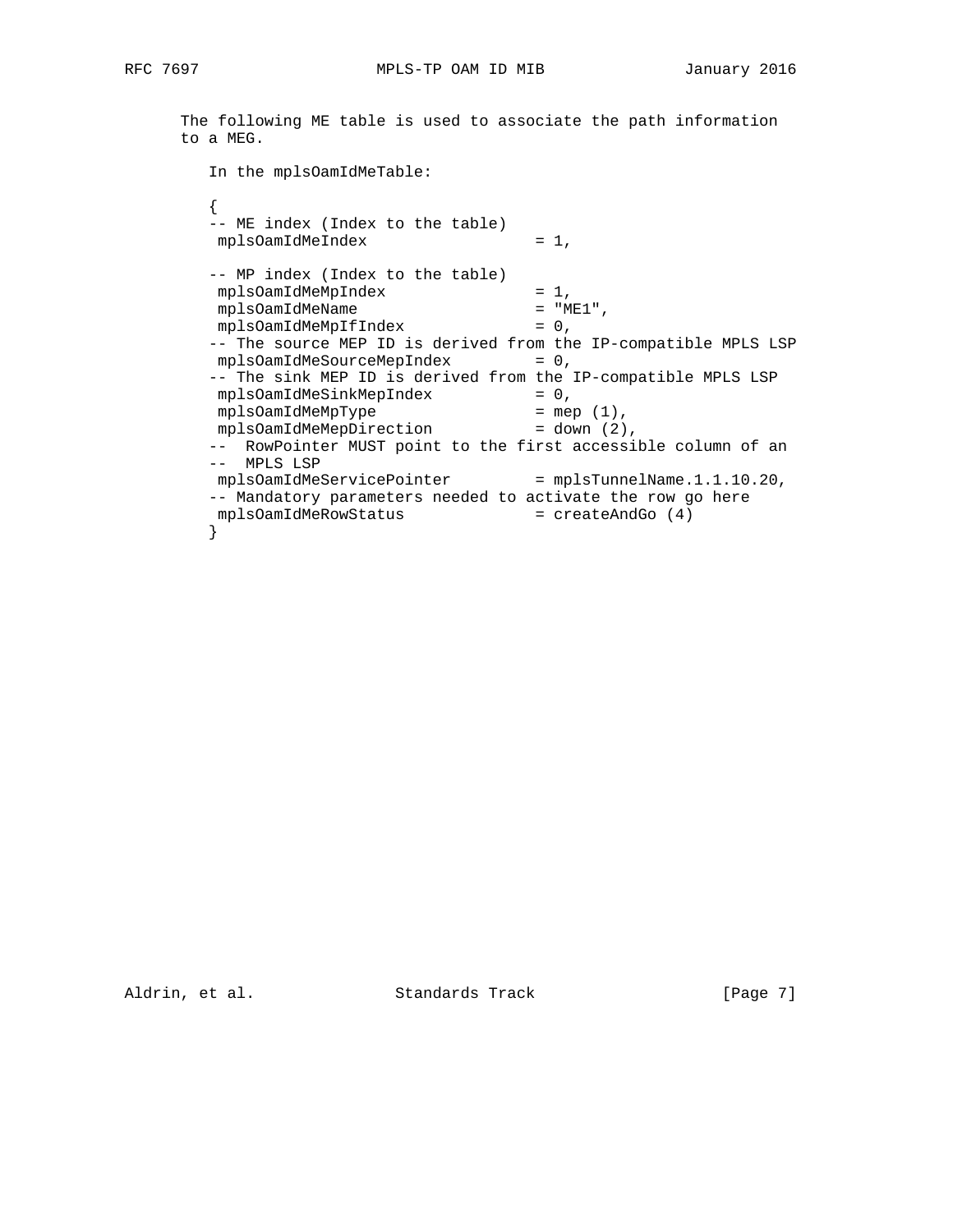# 7. MPLS OAM Identifiers MIB Definitions

MPLS-OAM-ID-STD-MIB DEFINITIONS ::= BEGIN

| IMPORTS                                              |               |  |
|------------------------------------------------------|---------------|--|
| MODULE-IDENTITY, OBJECT-TYPE, NOTIFICATION-TYPE,     |               |  |
| Unsigned32                                           |               |  |
| FROM SNMPv2-SMI                                      | $--$ RFC 2578 |  |
| MODULE-COMPLIANCE, OBJECT-GROUP, NOTIFICATION-GROUP  |               |  |
| FROM SNMPv2-CONF                                     | $--$ RFC 2580 |  |
| RowStatus, RowPointer, StorageType                   |               |  |
| FROM SNMPv2-TC                                       | $--$ RFC 2579 |  |
| SnmpAdminString                                      |               |  |
| FROM SNMP-FRAMEWORK-MIB                              | $--$ RFC 3411 |  |
| IndexIntegerNextFree                                 |               |  |
| FROM DIFFSERV-MIB                                    | $--$ RFC 3289 |  |
| mplsStdMIB                                           |               |  |
| FROM MPLS-TC-STD-MIB                                 | $--$ RFC 3811 |  |
| InterfaceIndexOrZero, ifGeneralInformationGroup,     |               |  |
| ifCounterDiscontinuityGroup                          |               |  |
| FROM IF-MIB;                                         | $--$ RFC 2863 |  |
|                                                      |               |  |
| mplsOamIdStdMIB MODULE-IDENTITY                      |               |  |
| LAST-UPDATED                                         |               |  |
| "201601070000Z" -- January 07, 2016                  |               |  |
| ORGANIZATION                                         |               |  |
| "Multiprotocol Label Switching (MPLS) Working Group" |               |  |
| CONTACT-INFO                                         |               |  |
| "Sam Aldrin                                          |               |  |
| Google, Inc.                                         |               |  |
| 1600 Amphitheatre Parkway                            |               |  |
| Mountain View, CA 94043                              |               |  |
| USA                                                  |               |  |
| Email: aldrin.ietf@gmail.com                         |               |  |
| Thomas D. Nadeau                                     |               |  |
| Email: tnadeau@lucidvision.com                       |               |  |
|                                                      |               |  |
| Venkatesan Mahalingam                                |               |  |
| Dell, Inc.                                           |               |  |
| 5450 Great America Parkway                           |               |  |
| Santa Clara, CA 95054                                |               |  |
| USA                                                  |               |  |
| Email: venkat.mahalingams@gmail.com                  |               |  |
|                                                      |               |  |

Aldrin, et al. Standards Track [Page 8]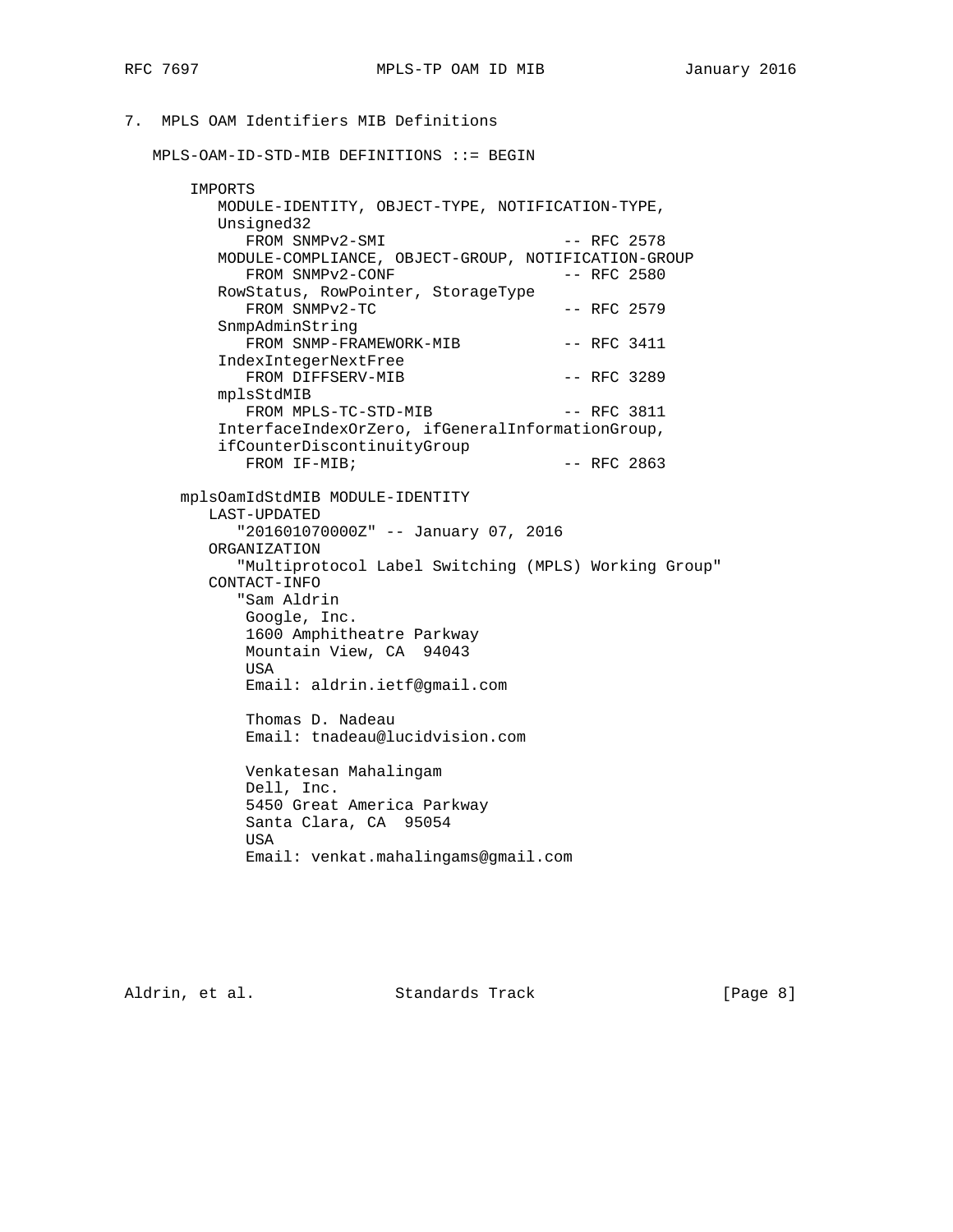Kannan KV Sampath Redeem India Email: kannankvs@gmail.com Ping Pan Infinera Sami Boutros VMware, Inc. 3401 Hillview Ave. Palo Alto, CA 94304 **USA**  Email: sboutros@vmware.com" DESCRIPTION "Copyright (c) 2016 IETF Trust and the persons identified as authors of the code. All rights reserved. Redistribution and use in source and binary forms, with or without modification, is permitted pursuant to, and subject to the license terms contained in, the Simplified BSD License set forth in Section 4.c of the IETF Trust's Legal Provisions Relating to IETF Documents (http://trustee.ietf.org/license-info). This MIB module contains generic object definitions for MPLS OAM identifiers." -- Revision history REVISION "201601070000Z" -- January 07, 2016 DESCRIPTION "MPLS OAM Identifiers MIB objects for Tunnels, LSPs, Pseudowires, and Sections."  $::=$  { mplsStdMIB 21 } -- Top-level components of this MIB module -- notifications mplsOamIdNotifications OBJECT IDENTIFIER ::= { mplsOamIdStdMIB 0 } -- tables, scalars mplsOamIdObjects OBJECT IDENTIFIER ::= { mplsOamIdStdMIB 1 }

Aldrin, et al. Standards Track [Page 9]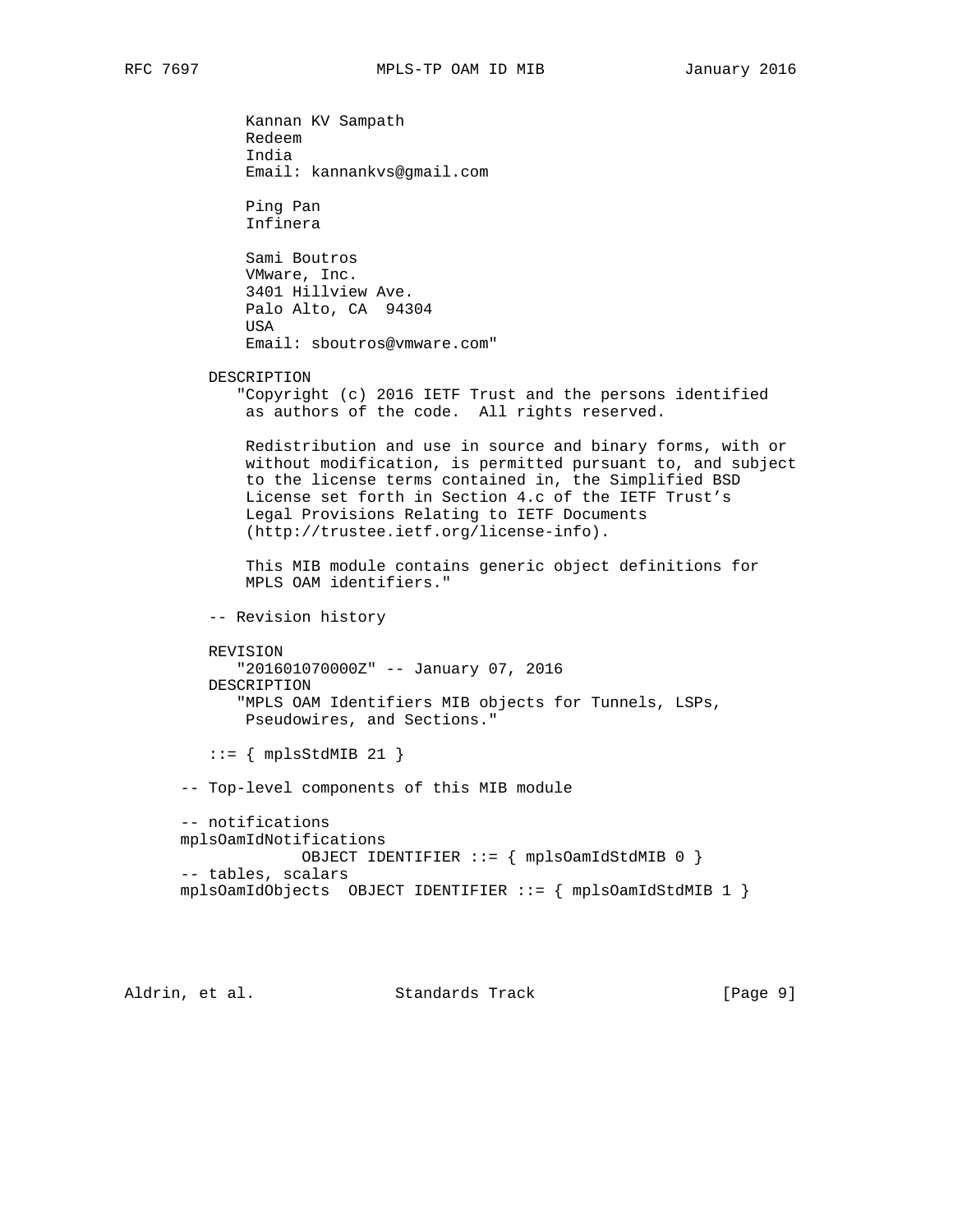```
 -- conformance
      mplsOamIdConformance
                   OBJECT IDENTIFIER ::= { mplsOamIdStdMIB 2 }
       -- Start of MPLS Transport Profile MEG table
      mplsOamIdMegIndexNext OBJECT-TYPE
         SYNTAX IndexIntegerNextFree (0..4294967295)
        MAX-ACCESS read-only
         STATUS current
         DESCRIPTION
           "This object contains an unused value for
            mplsOamIdMegIndex, or a zero to indicate
            that none exist. Negative values are not allowed,
            as they do not correspond to valid values of
            mplsOamIdMegIndex."
         ::= { mplsOamIdObjects 1 }
      mplsOamIdMegTable OBJECT-TYPE
         SYNTAX SEQUENCE OF MplsOamIdMegEntry
         MAX-ACCESS not-accessible
         STATUS current
         DESCRIPTION
           "This table contains information about the Maintenance
            Entity Groups (MEGs).
            A MEG, as mentioned in the MPLS-TP OAM framework, defines
            a set of one or more Maintenance Entities (MEs).
            MEs define a relationship between any two points of a
            transport path in an OAM domain to which maintenance and
            monitoring operations apply."
         ::= { mplsOamIdObjects 2 }
       mplsOamIdMegEntry OBJECT-TYPE
 SYNTAX MplsOamIdMegEntry
 MAX-ACCESS not-accessible
          STATUS current
          DESCRIPTION
           "An entry in this table represents an MPLS-TP MEG.
             An entry can be created by a network administrator
             or by an SNMP agent as instructed by an MPLS-TP OAM
             framework.
             When a new entry is created with
             mplsOamIdMegOperatorType set to ipCompatible (1),
             then as per RFC 6370 (MEG_ID for an LSP is LSP_ID, and
             MEG_ID for a PW is PW_Path_ID), MEP_ID can be
             automatically formed.
```
Aldrin, et al. Standards Track [Page 10]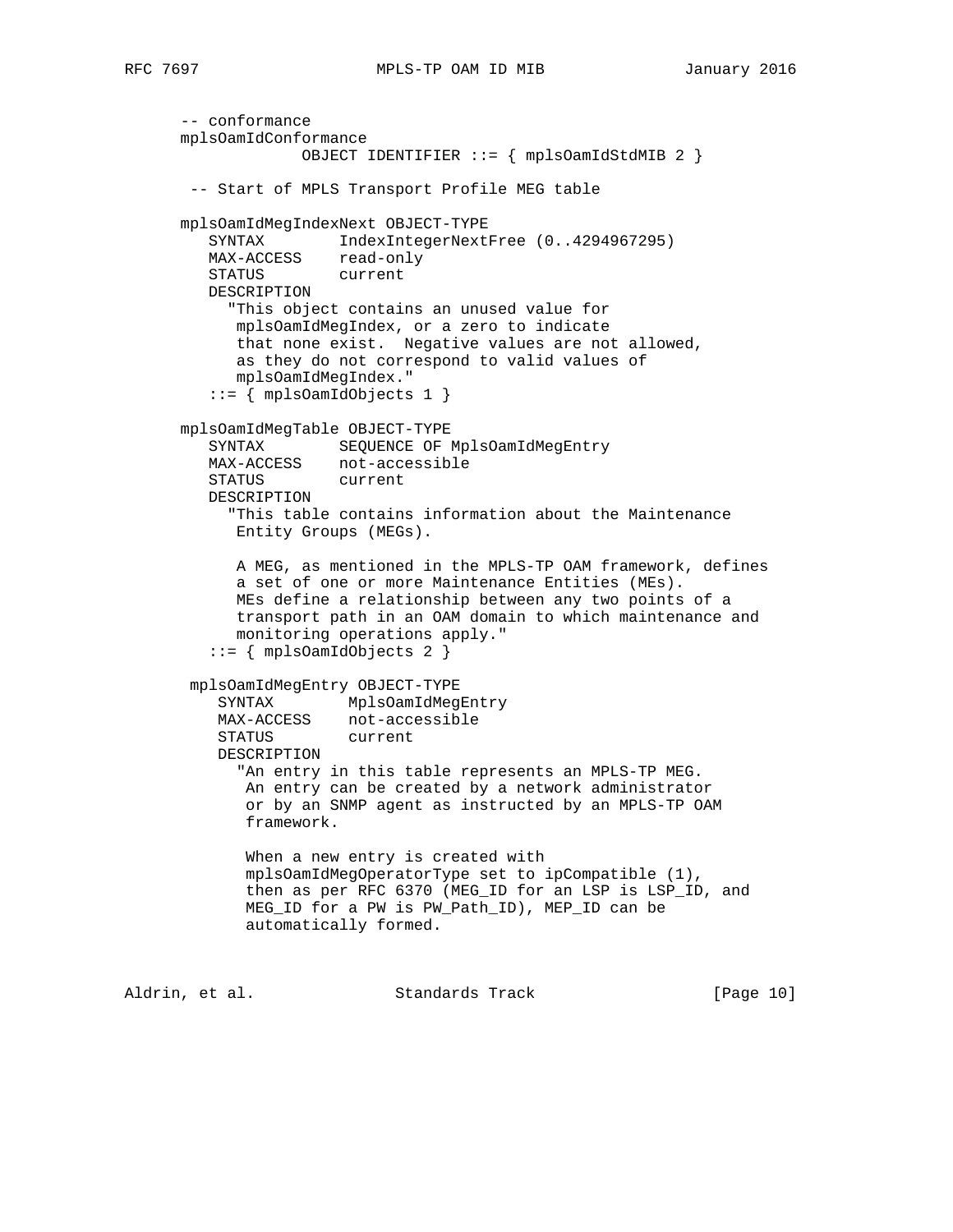For a co-routed bidirectional LSP, MEG\_ID is A1-{Global\_ID::Node\_ID::Tunnel\_Num}::Z9-{Global\_ID:: Node\_ID::Tunnel\_Num}::LSP\_Num.

 For an associated bidirectional LSP, MEG\_ID is A1-{Global\_ID::Node\_ID::Tunnel\_Num::LSP\_Num}::  $Z9-\left\{\text{Global\_ID::Node\_ID::Tunnel\_Num::LSP\_Num}\right\}.$ 

 For an LSP, MEP\_ID is formed using Global\_ID::Node\_ID::Tunnel\_Num::LSP\_Num.

 For a PW, MEG\_ID is formed using AGI:: A1-{Global\_ID::Node\_ID::AC\_ID}:: Z9-{Global\_ID::Node\_ID::AC\_ID}.

 For a PW, MEP\_ID is formed using AGI::Global\_ID::Node\_ID::AC\_ID.

 MEP\_ID is retrieved from the mplsOamIdMegServicePointer object based on the mplsOamIdMegServicePointerType value. The ICC MEG\_ID for an LSP and a PW is formed using the objects mplsOamIdMegIdIcc and mplsOamIdMegIdUmc.

 MEP\_ID can be formed using MEG\_ID::MEP\_Index." REFERENCE

- "1. RFC 5860: Requirements for Operations, Administration, and Maintenance (OAM) in MPLS Transport Networks, May 2010.
- 2. RFC 6371: Operations, Administration, and Maintenance Framework for MPLS-Based Transport Networks, September 2011, Section 3.
- 3. RFC 6370: MPLS Transport Profile (MPLS-TP) Identifiers, September 2011.
- 4. RFC 6923: MPLS Transport Profile (MPLS-TP) Identifiers Following ITU-T Conventions, May 2013."

INDEX { mplsOamIdMegIndex }

 $::=$  { mplsOamIdMeqTable 1 }

Aldrin, et al. Standards Track [Page 11]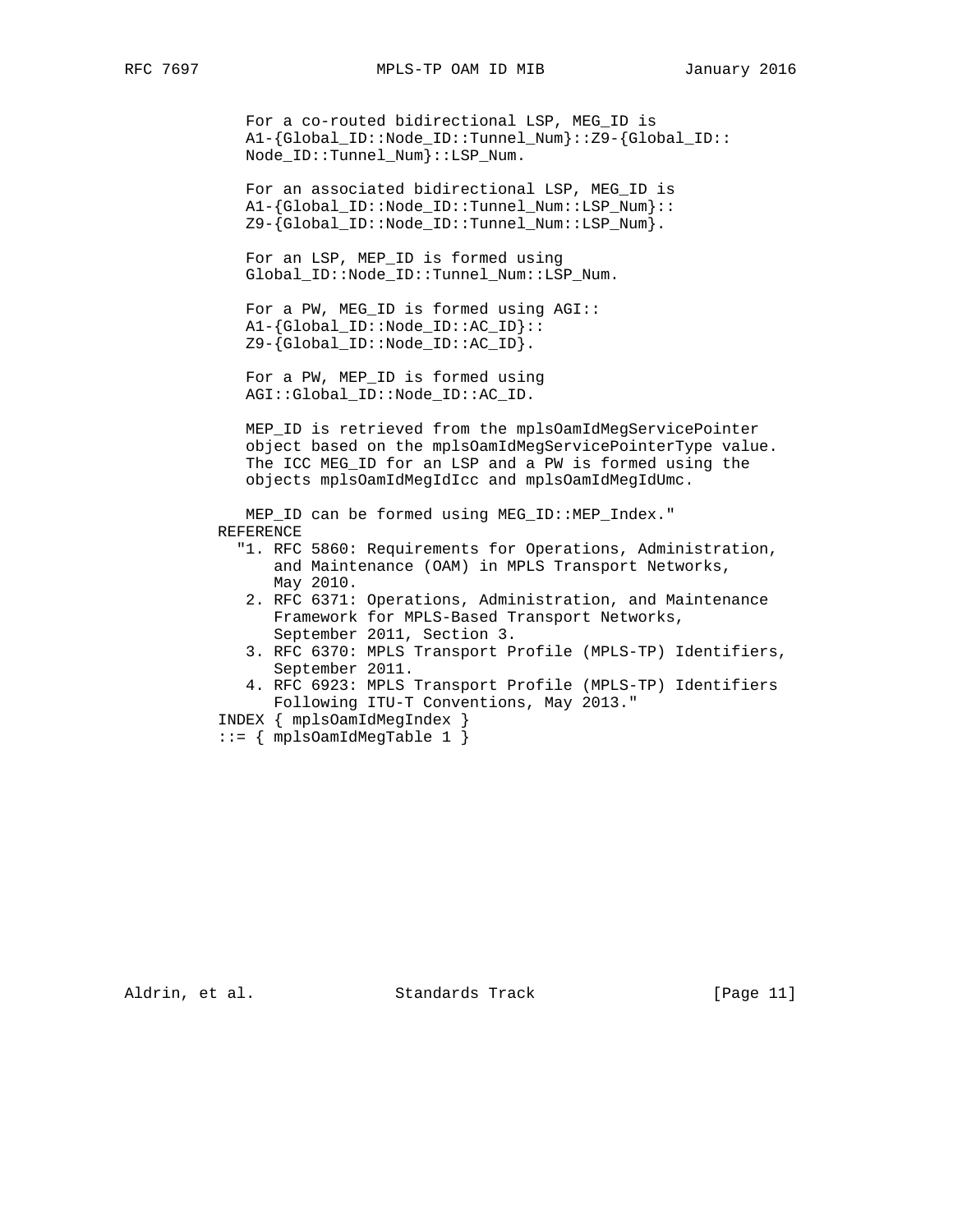```
 MplsOamIdMegEntry ::= SEQUENCE {
          mplsOamIdMegIndex Unsigned32,
          mplsOamIdMegName SnmpAdminString,
          mplsOamIdMegOperatorType INTEGER,
          mplsOamIdMegIdCc SnmpAdminString,
 mplsOamIdMegIdIcc SnmpAdminString,
mplsOamIdMegIdUmc SnmpAdminString,
 mplsOamIdMegServicePointerType INTEGER,
mplsOamIdMegMpLocation INTEGER,
mplsOamIdMegPathFlow INTEGER,
mplsOamIdMegOperStatus INTEGER,
mplsOamIdMegSubOperStatus BITS,
mplsOamIdMegRowStatus RowStatus,
 mplsOamIdMegStorageType StorageType
      }
      mplsOamIdMegIndex OBJECT-TYPE
        SYNTAX Unsigned32 (1..4294967295)
        MAX-ACCESS not-accessible
        STATUS current
        DESCRIPTION
          "Index for the conceptual row identifying a MEG within
          this MEG table. Managers should obtain new values for row
          creation in this table by reading mplsOamIdMegIndexNext."
        ::= { mplsOamIdMegEntry 1 }
      mplsOamIdMegName OBJECT-TYPE
SYNTAX SnmpAdminString (SIZE(0..48))
 MAX-ACCESS read-create
 STATUS current
        DESCRIPTION
          "Each MEG has a unique name amongst all those used or
           available to a service provider or operator. It
           facilitates easy identification of administrative
           responsibility for each MEG."
        ::= { mplsOamIdMegEntry 2 }
```
Aldrin, et al. Standards Track [Page 12]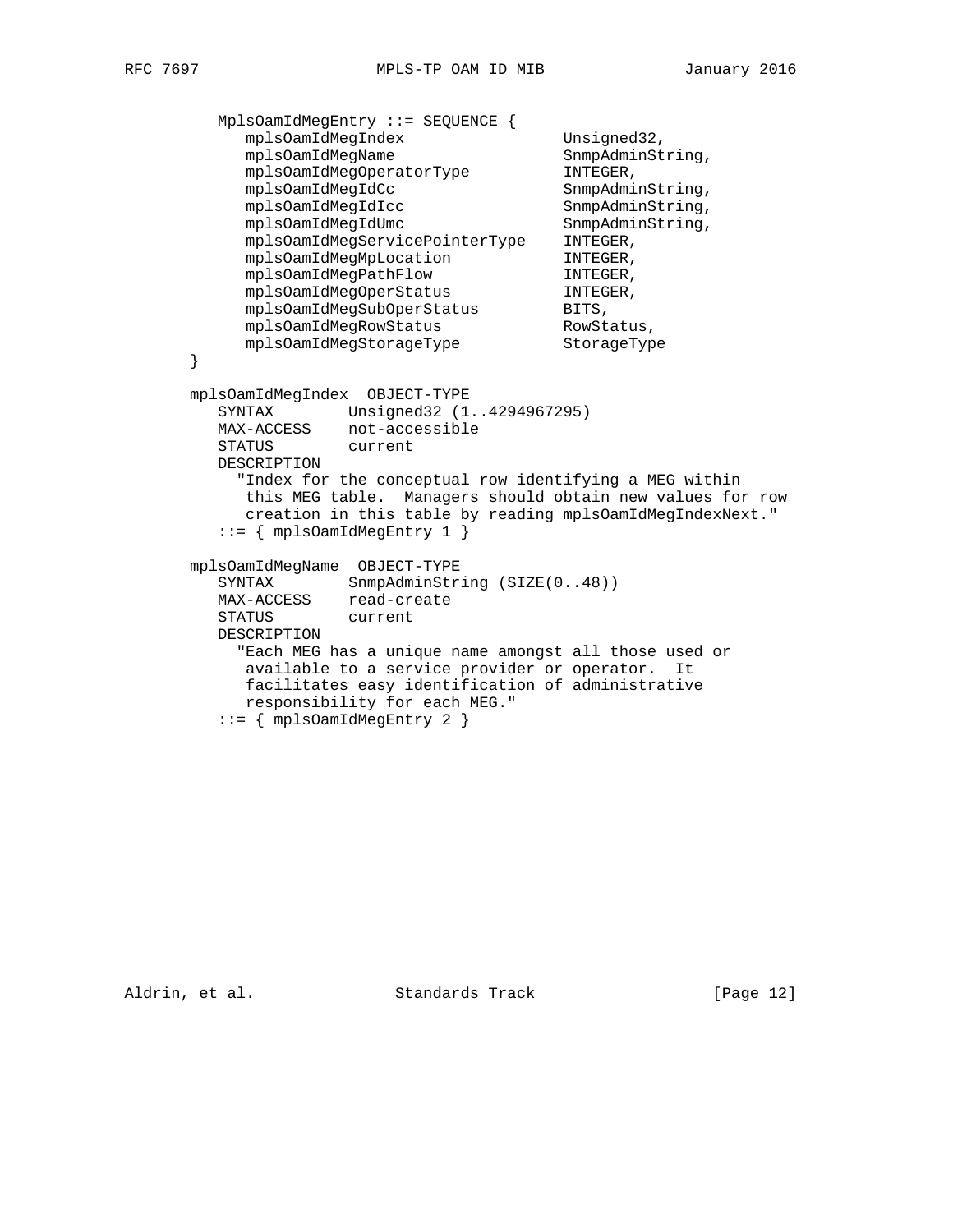```
 mplsOamIdMegOperatorType OBJECT-TYPE
          SYNTAX INTEGER {
                            ipCompatible (1),
                            iccBased (2)
 }
         MAX-ACCESS read-create<br>STATUS current
         STATUS
          DESCRIPTION
             "Indicates the operator type for the MEG. Conceptual rows
             having 'iccBased' as the operator type MUST have valid
             values for the objects mplsOamIdMegIdIcc and
             mplsOamIdMegIdUmc when the row status is active."
          REFERENCE
            "1. RFC 6370: MPLS Transport Profile (MPLS-TP) Identifiers,
                September 2011.
             2. RFC 6923: MPLS Transport Profile (MPLS-TP) Identifiers
                Following ITU-T Conventions, May 2013, Section 3.1."
          DEFVAL { ipCompatible }
          ::= { mplsOamIdMegEntry 3 }
       mplsOamIdMegIdCc OBJECT-TYPE
         SYNTAX SnmpAdminString (SIZE(0..2))
          MAX-ACCESS read-create
          STATUS current
          DESCRIPTION
             "Global uniqueness is assured by concatenating the ICC
             with a Country Code (CC). The Country Code (alpha-2)
             is a string of two alphabetic characters represented
             with uppercase letters (i.e., A-Z).
             This object MUST contain a non-null value if
             the MplsOamIdMegOperatorType value is iccBased (2);
             otherwise, a null value with octet size 0
             should be assigned."
          REFERENCE
            "RFC 6923: MPLS Transport Profile (MPLS-TP) Identifiers
             Following ITU-T Conventions, May 2013, Section 3."
         DEFVAL \{ " " \} ::= { mplsOamIdMegEntry 4 }
```
Aldrin, et al. Standards Track [Page 13]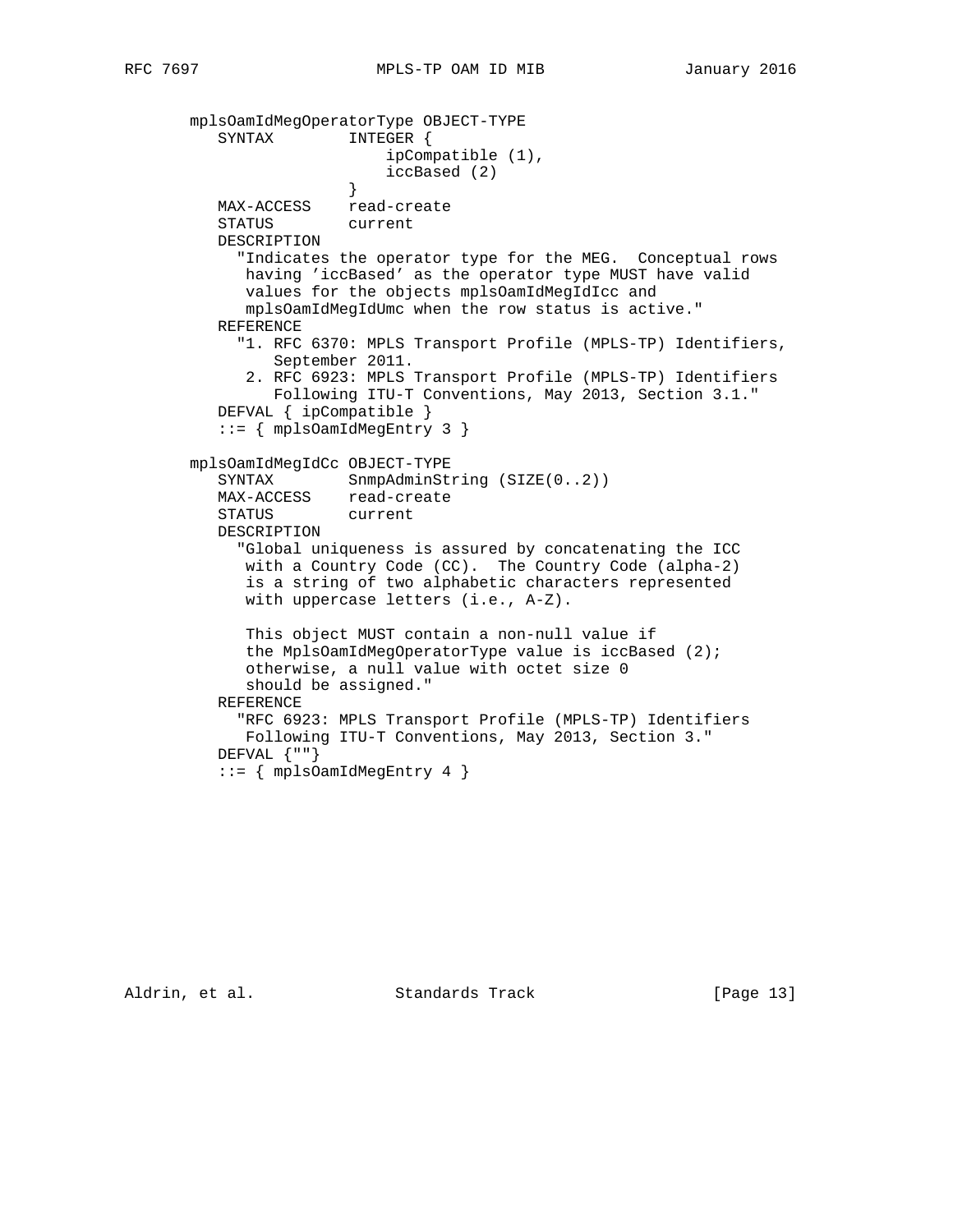```
 mplsOamIdMegIdIcc OBJECT-TYPE
SYNTAX SnmpAdminString (SIZE(0..6))
 MAX-ACCESS read-create
          STATUS current
          DESCRIPTION
            "Unique code assigned to a network operator or service
             provider; maintained by the ITU-T. This is the
             ITU Carrier Code used to form the MEGID.
             This object MUST contain a non-null value if
             the MplsOamIdMegOperatorType value is iccBased (2);
             otherwise, a null value with octet size 0
             should be assigned."
          REFERENCE
            "RFC 6923: MPLS Transport Profile (MPLS-TP) Identifiers
             Following ITU-T Conventions, May 2013, Section 3.1."
         DEFVAL \{ " " \} ::= { mplsOamIdMegEntry 5 }
       mplsOamIdMegIdUmc OBJECT-TYPE
         SYNTAX SnmpAdminString (SIZE(0..7))
          MAX-ACCESS read-create
          STATUS current
          DESCRIPTION
            "Unique code assigned by a network operator or service
             provider. This code is appended to mplsOamIdMegIdIcc to
             form the MEGID.
             This object MUST contain a non-null value if
             the MplsOamIdMegOperatorType value is iccBased (2);
             otherwise, a null value with octet size 0
             should be assigned."
          REFERENCE
            "RFC 6923: MPLS Transport Profile (MPLS-TP) Identifiers
             Following ITU-T Conventions, May 2013, Section 7.1."
          DEFVAL {""}
          ::= { mplsOamIdMegEntry 6 }
```
Aldrin, et al. Standards Track [Page 14]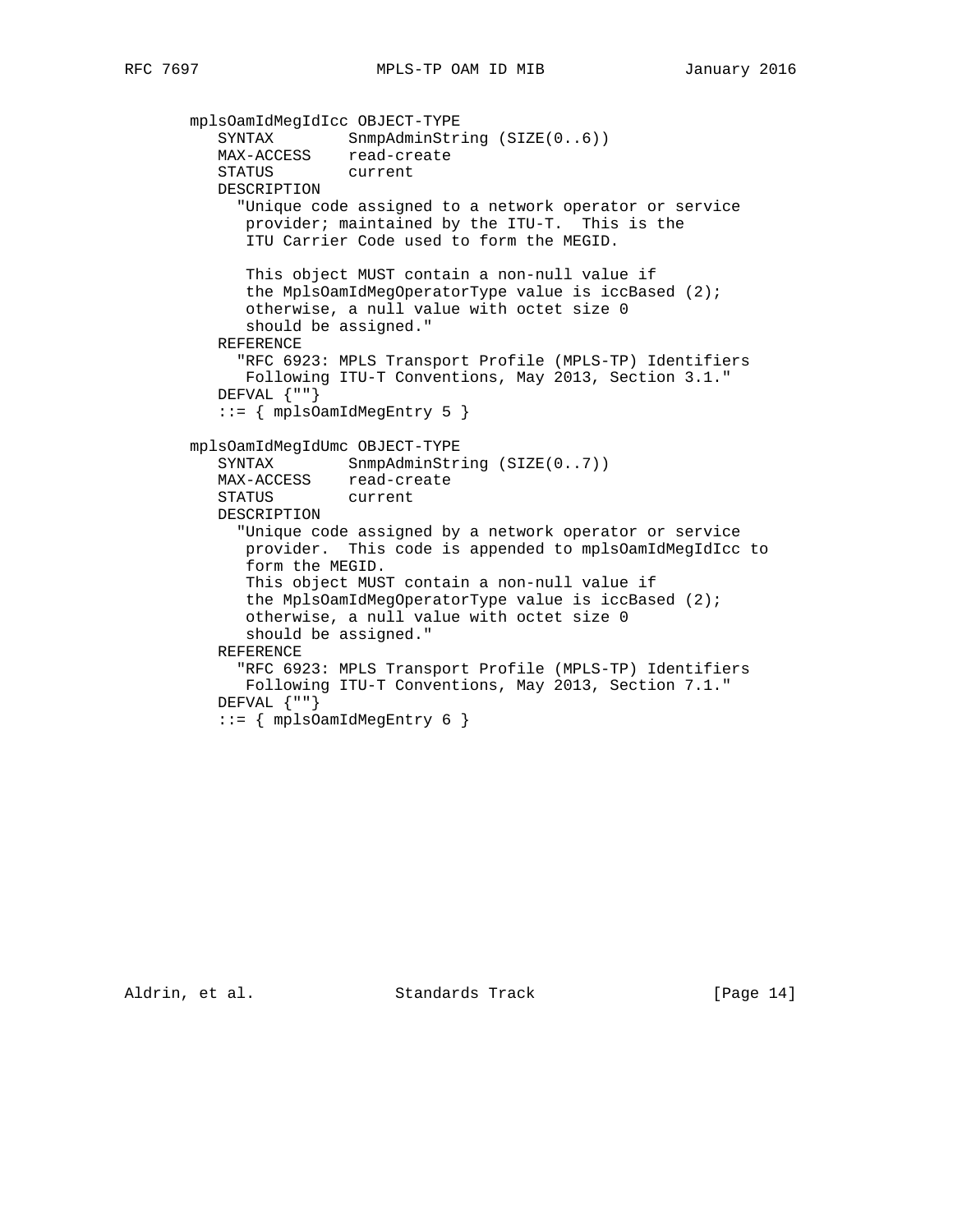mplsOamIdMegServicePointerType OBJECT-TYPE SYNTAX INTEGER { tunnel (1), lsp (2), pseudowire (3), section (4) } MAX-ACCESS read-create STATUS current DESCRIPTION "Indicates the service type for the MEG. If the service type indicates tunnel (1), the service pointer in the mplsOamIdMeTable points to an entry in the point-to-point mplsTunnelTable (RFC 3812). If the service type indicates lsp (2), the service pointer in the mplsOamIdMeTable points to an entry in the co-routed or associated bidirectional mplsTunnelTable. If the value is the pseudowire (3) service type, the service pointer in the mplsOamIdMeTable points to an entry in the pwTable (RFC 5601). If the value is the section (4) service type, the service pointer in the mplsOamIdMeTable points to an entry in the mplsTunnelTable (RFC 3812)." REFERENCE "1. RFC 3812: Multiprotocol Label Switching (MPLS) Traffic Engineering (TE) Management Information Base (MIB), June 2004. 2. RFC 5601: Pseudowire (PW) Management Information Base (MIB), July 2009." DEFVAL { lsp } ::= { mplsOamIdMegEntry 7 }

Aldrin, et al. Standards Track [Page 15]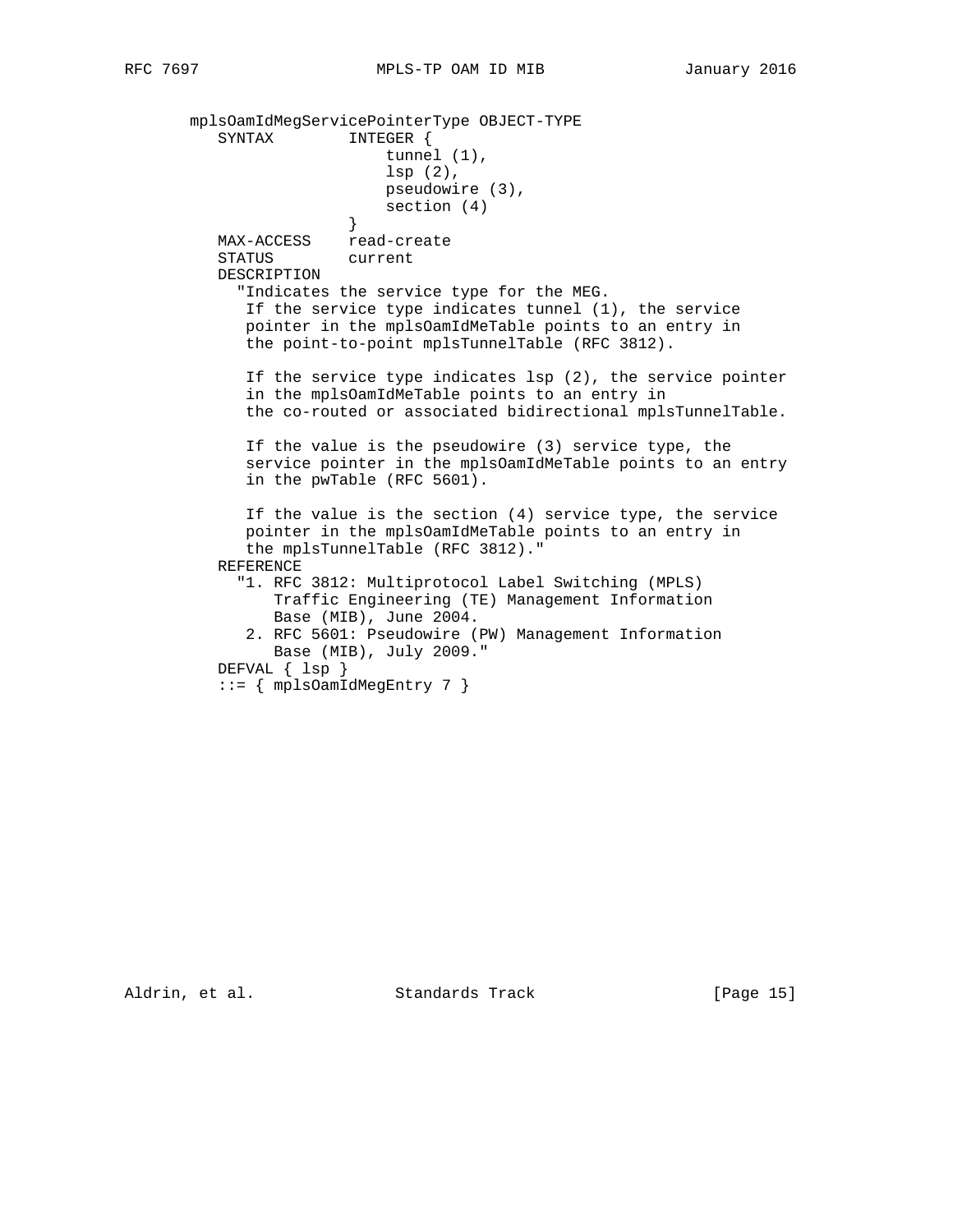mplsOamIdMegMpLocation OBJECT-TYPE SYNTAX INTEGER { perNode (1), perInterface (2) } MAX-ACCESS read-create STATUS current DESCRIPTION "Indicates the MP location type for this MEG. If the value is perNode, then the MEG in the LSR supports only perNode MEPs/MIPs, i.e., only one MEP/MIP in an LSR. If the value is perInterface, then the MEG in the LSR supports perInterface MEPs/MIPs, i.e., two MEPs/MIPs in an LSR." REFERENCE "RFC 6371: Operations, Administration, and Maintenance Framework for MPLS-Based Transport Networks, September 2011." DEFVAL { perNode } ::= { mplsOamIdMegEntry 8 } mplsOamIdMegPathFlow OBJECT-TYPE SYNTAX INTEGER { unidirectionalPointToPoint (1), coRoutedBidirectionalPointToPoint (2), associatedBidirectionalPointToPoint (3), unidirectionalPointToMultiPoint (4) } MAX-ACCESS read-create STATUS current DESCRIPTION "Indicates the transport path flow for this MEG. In the case of a unidirectional point-to-point transport path, a single unidirectional ME is defined to monitor it. In the case of associated bidirectional point-to-point transport paths, two independent unidirectional MEs are defined to independently monitor each direction. In the case of co-routed bidirectional point-to-point transport paths, a single bidirectional ME is defined to monitor both directions congruently. In the case of unidirectional point-to-multipoint transport paths, a single unidirectional ME for each leaf is defined to monitor the transport path from the root to that leaf."

Aldrin, et al. Standards Track [Page 16]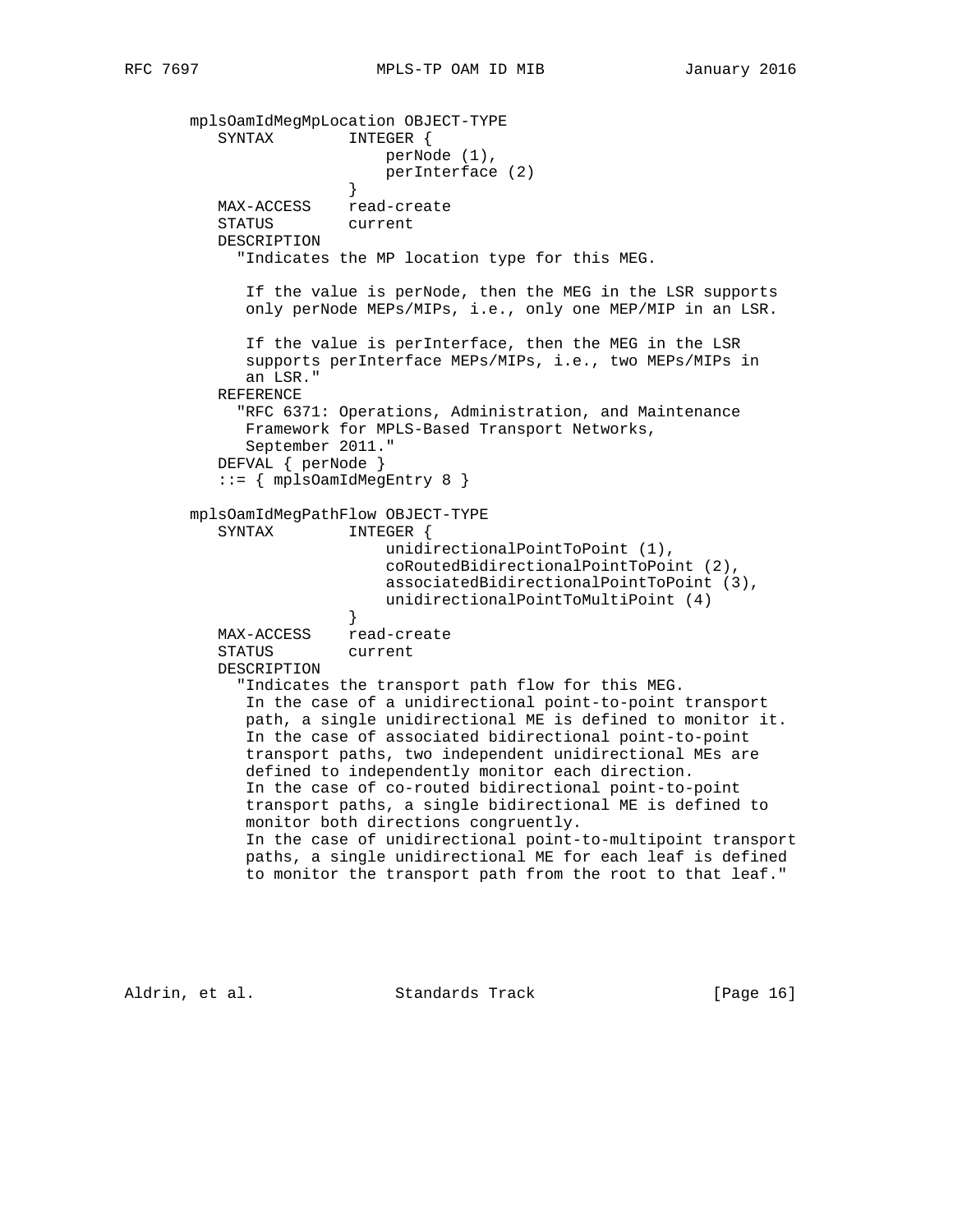REFERENCE "RFC 6371: Operations, Administration, and Maintenance Framework for MPLS-Based Transport Networks, September 2011." DEFVAL { coRoutedBidirectionalPointToPoint } ::= { mplsOamIdMegEntry 9 } mplsOamIdMegOperStatus OBJECT-TYPE SYNTAX INTEGER { up (1),  $down (2)$  } MAX-ACCESS read-only STATUS current DESCRIPTION "This object specifies the operational status of the Maintenance Entity Group (MEG). This object is used to send the notification to the SNMP manager about the MEG. The value up (1) indicates that the MEG and its monitored path are operationally up. The value down (2) indicates that the MEG is operationally down. When the value of mplsOamIdMegOperStatus is up (1), all the bits of mplsOamIdMegSubOperStatus must be cleared. When the value of mplsOamIdMegOperStatus is down (2), at least one bit of mplsOamIdMegSubOperStatus must be set." ::= { mplsOamIdMegEntry 10 } mplsOamIdMegSubOperStatus OBJECT-TYPE SYNTAX BITS { megDown (0), meDown (1), oamAppDown (2), pathDown (3)<br>} } MAX-ACCESS read-only STATUS current DESCRIPTION "This object specifies the reason why the MEG operational status, as indicated by the object mplsOamIdMegOperStatus, is down. This object is used to send the notification to the SNMP manager about the MEG. The bit 0 (megDown) indicates that the MEG is down. The bit 1 (meDown) indicates that the ME table is down. The bit 2 (oamAppDown) indicates that the OAM application (LSP or PW) monitored by this MEG is down. Currently, BFD Aldrin, et al. Standards Track [Page 17]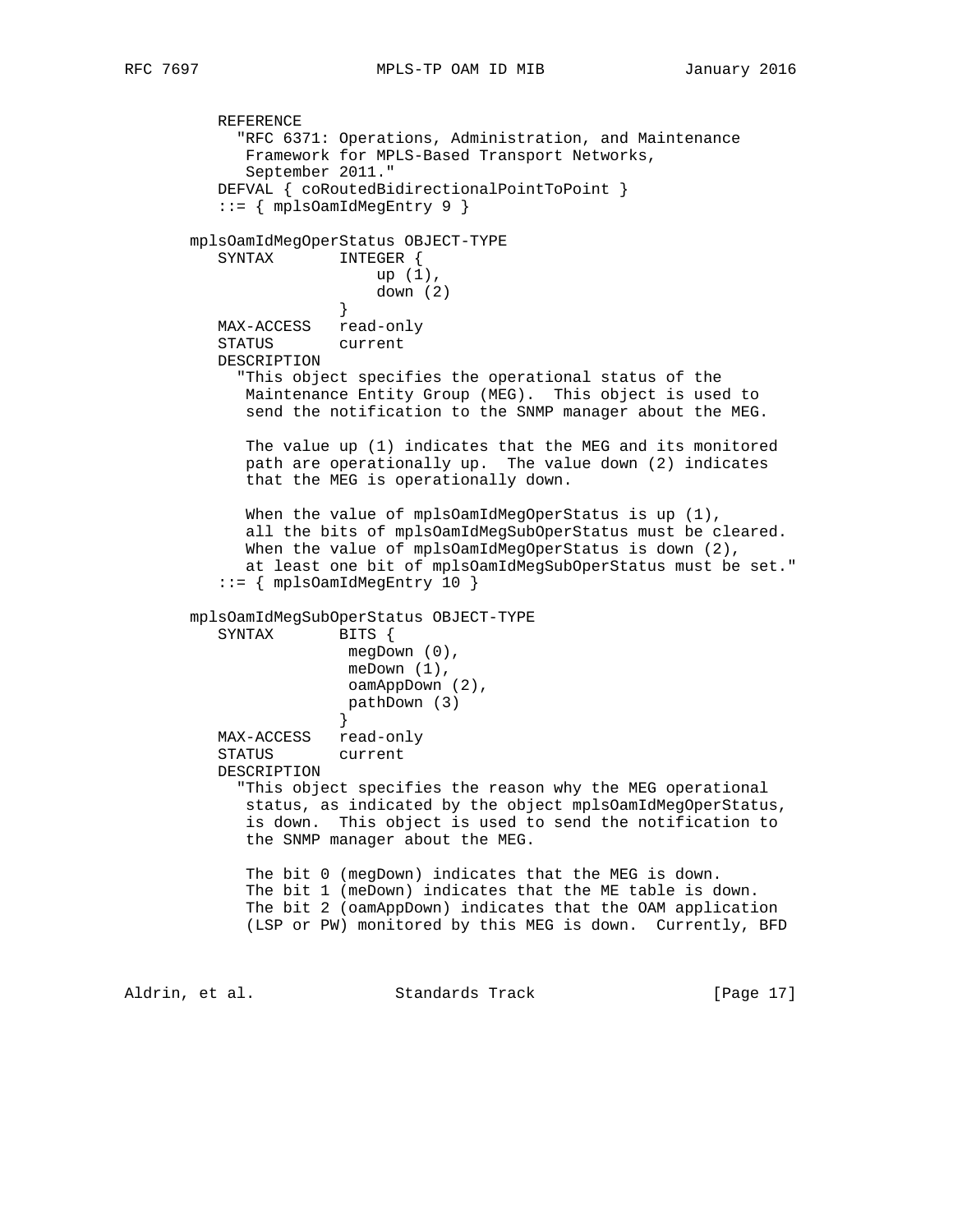```
 is the only supported OAM application.
             The bit 3 (pathDown) indicates that the underlying
             LSP or PW is down."
          ::= { mplsOamIdMegEntry 11 }
       mplsOamIdMegRowStatus OBJECT-TYPE
SYNTAX RowStatus
 MAX-ACCESS read-create
 STATUS current
          DESCRIPTION
             "This variable is used to create, modify, and/or delete
             a row in this table. When a row in this table is in the
              active(1) state, no objects in that row can be modified
              by the agent except mplsOamIdMegRowStatus."
          ::= { mplsOamIdMegEntry 12 }
       mplsOamIdMegStorageType OBJECT-TYPE
          SYNTAX StorageType
          MAX-ACCESS read-create
          STATUS current
          DESCRIPTION
            "This variable indicates the storage type for this
            object.
            Conceptual rows having the value 'permanent'
            need not allow write access to any columnar
             objects in the row."
          DEFVAL { volatile }
          ::= { mplsOamIdMegEntry 13 }
       -- End of MPLS Transport Profile MEG table
       -- Start of MPLS Transport Profile ME table
       mplsOamIdMeIndexNext OBJECT-TYPE
         SYNTAX IndexIntegerNextFree (0..4294967295)
MAX-ACCESS read-only
 STATUS current
          DESCRIPTION
            "This object contains an unused value for
            mplsOamIdMeIndex, or a zero to indicate
            that none exist. Negative values are not allowed,
             as they do not correspond to valid values of
            mplsOamIdMeIndex."
          ::= { mplsOamIdObjects 3 }
```
Aldrin, et al. Standards Track [Page 18]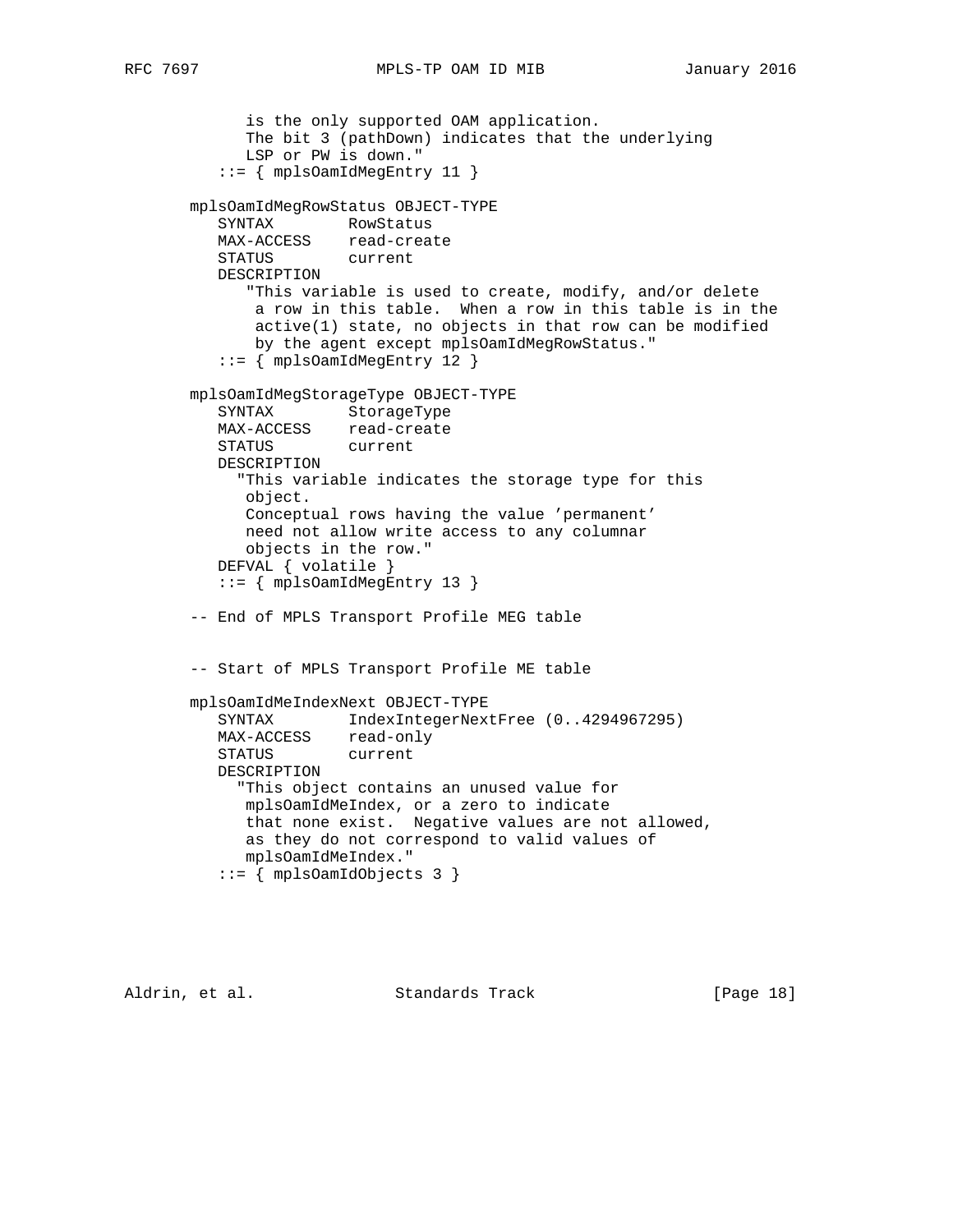mplsOamIdMeMpIndexNext OBJECT-TYPE SYNTAX IndexIntegerNextFree (0..4294967295) MAX-ACCESS read-only STATUS current DESCRIPTION "This object contains an unused value for mplsOamIdMeMpIndex, or a zero to indicate that none exist. Negative values are not allowed, as they do not correspond to valid values of mplsOamIdMeMpIndex."  $::=$  { mplsOamIdObjects 4 } mplsOamIdMeTable OBJECT-TYPE SYNTAX SEQUENCE OF MplsOamIdMeEntry MAX-ACCESS not-accessible STATUS current DESCRIPTION "This table contains MPLS-TP ME information. The ME is some portion of a transport path that requires management bounded by two points (called MEPs), and the relationship between those points to which maintenance and monitoring operations apply. This table is generic enough to handle MEP and MIP information within a MEG." ::= { mplsOamIdObjects 5 } mplsOamIdMeEntry OBJECT-TYPE SYNTAX MplsOamIdMeEntry MAX-ACCESS not-accessible STATUS current DESCRIPTION "An entry in this table represents an MPLS-TP ME. This entry represents the ME if the source and sink MEPs are defined. An ME is a point-to-point entity. One ME has two such MEPs. A MEG is a group of one or more MEs. One MEG can have two or more MEPs. For a point-to-point LSP, one MEG has one ME, and this ME is associated with two MEPs (source and sink MEPs) within a MEG. Each mplsOamIdMeIndex value denotes the ME within a MEG.

Aldrin, et al. Standards Track [Page 19]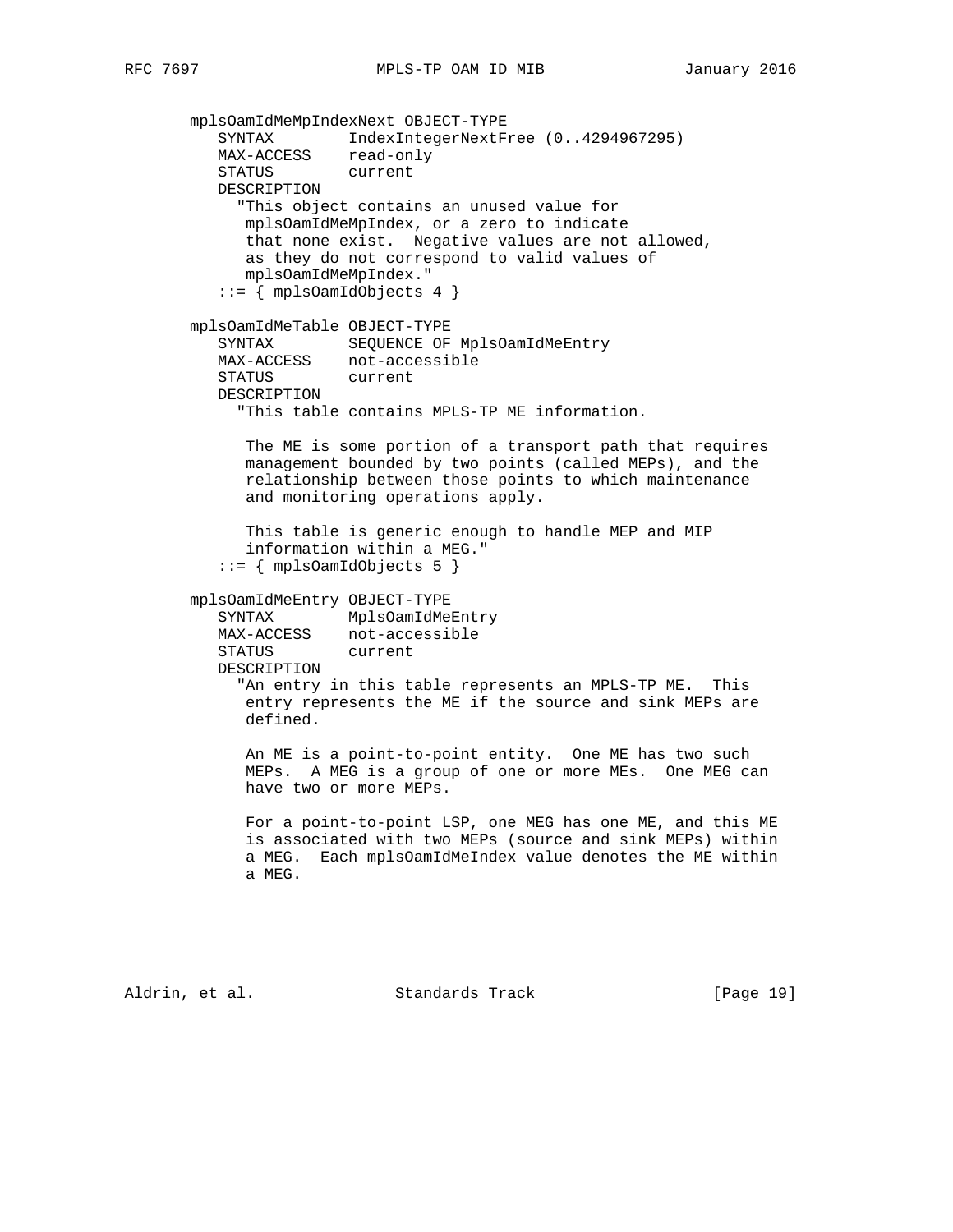In the case of unidirectional point-to-point transport paths, a single unidirectional ME is defined to monitor it, and mplsOamIdMeServicePointer points to a unidirectional point-to-point path.

 In the case of associated bidirectional point-to-point transport paths, two independent unidirectional MEs are defined to independently monitor each direction, and each mplsOamIdMeServicePointer MIB object points to a unique unidirectional transport path. This has implications for transactions that terminate at or query a MIP, as a return path from a MIP to a source MEP does not necessarily exist within the MEG.

 In the case of co-routed bidirectional point-to-point transport paths, a single bidirectional ME is defined to monitor both directions congruently, and the mplsOamIdMeServicePointer MIB object points to a co-routed bidirectional point-to-point transport path.

 In the case of unidirectional point-to-multipoint transport paths, a single unidirectional ME for each leaf is defined to monitor the transport path from the root to that leaf, and each leaf has different transport path information in the mplsOamIdMeServicePointer MIB object. Note that the MplsOamIdMeEntry should be created manually once the MEG is configured for OAM operations." INDEX { mplsOamIdMegIndex, mplsOamIdMeIndex, mplsOamIdMeMpIndex }  $::=$  { mplsOamIdMeTable 1 } MplsOamIdMeEntry ::= SEQUENCE { mplsOamIdMeIndex Unsigned32, mplsOamIdMeMpIndex Unsigned32, mplsOamIdMeName SnmpAdminString,<br>mplsOamIdMeMpIfIndex SnmpAdminString, mplsOamIdMeMpIfIndex InterfaceIndexOrZero, mplsOamIdMeSourceMepIndex Unsigned32, mplsOamIdMeSinkMepIndex Unsigned32,<br>mplsOamIdMeMpType INTEGER, mplsOamIdMeMpType mplsOamIdMeMepDirection INTEGER, mplsOamIdMeServicePointer RowPointer, mplsOamIdMeRowStatus RowStatus, mplsOamIdMeStorageType StorageType

}

Aldrin, et al. Standards Track [Page 20]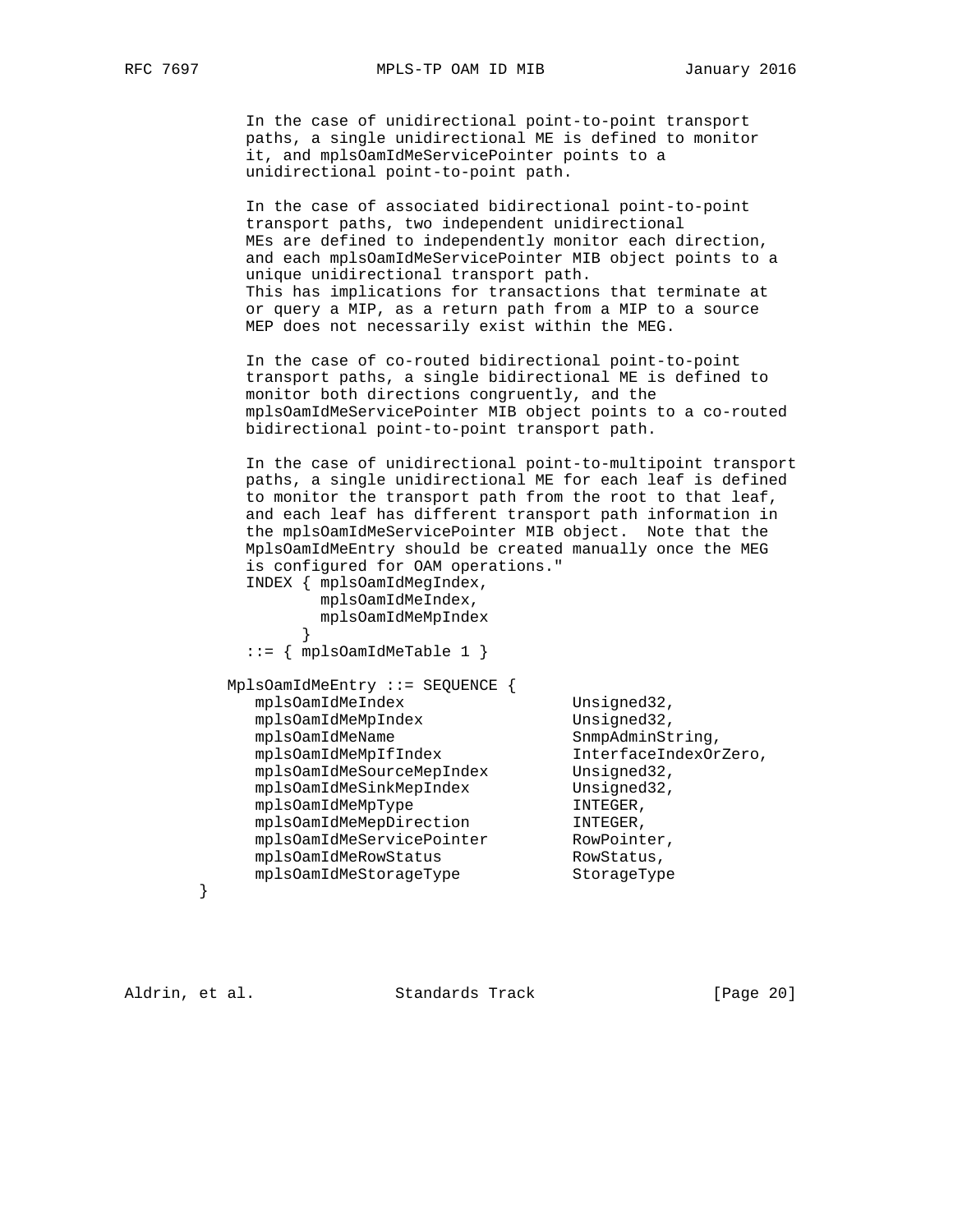mplsOamIdMeIndex OBJECT-TYPE SYNTAX Unsigned32 (1..4294967295) MAX-ACCESS not-accessible STATUS current DESCRIPTION "Uniquely identifies an ME index within a MEG. Managers should obtain new values for row creation in this table by reading mplsOamIdMeIndexNext."  $::=$  { mplsOamIdMeEntry 1 } mplsOamIdMeMpIndex OBJECT-TYPE SYNTAX Unsigned32 (1..4294967295) MAX-ACCESS not-accessible STATUS current DESCRIPTION "Indicates the Maintenance Point (MP) index that is used to create multiple MEPs in a node of a single ME. The value of this object can be the MEP index or the MIP index. Managers should obtain new values for row creation in this table by reading mplsOamIdMeMpIndexNext."  $::=$  { mplsOamIdMeEntry 2 } mplsOamIdMeName OBJECT-TYPE SYNTAX SnmpAdminString (SIZE(1..48)) MAX-ACCESS read-create STATUS current DESCRIPTION "This object denotes the ME name. Each ME has a unique name within a MEG." ::= { mplsOamIdMeEntry 3 } mplsOamIdMeMpIfIndex OBJECT-TYPE SYNTAX InterfaceIndexOrZero MAX-ACCESS read-create STATUS current DESCRIPTION "Indicates the MP interface. If the mplsOamIdMegMpLocation object value is perNode (1), the MP interface index should point to the incoming interface or outgoing interface, or be zero (to indicate that the MP OAM packets are initiated from the forwarding engine). If the mplsOamIdMegMpLocation object value is perInterface (2), the MP interface index should point to the incoming interface or outgoing interface."

Aldrin, et al. Standards Track [Page 21]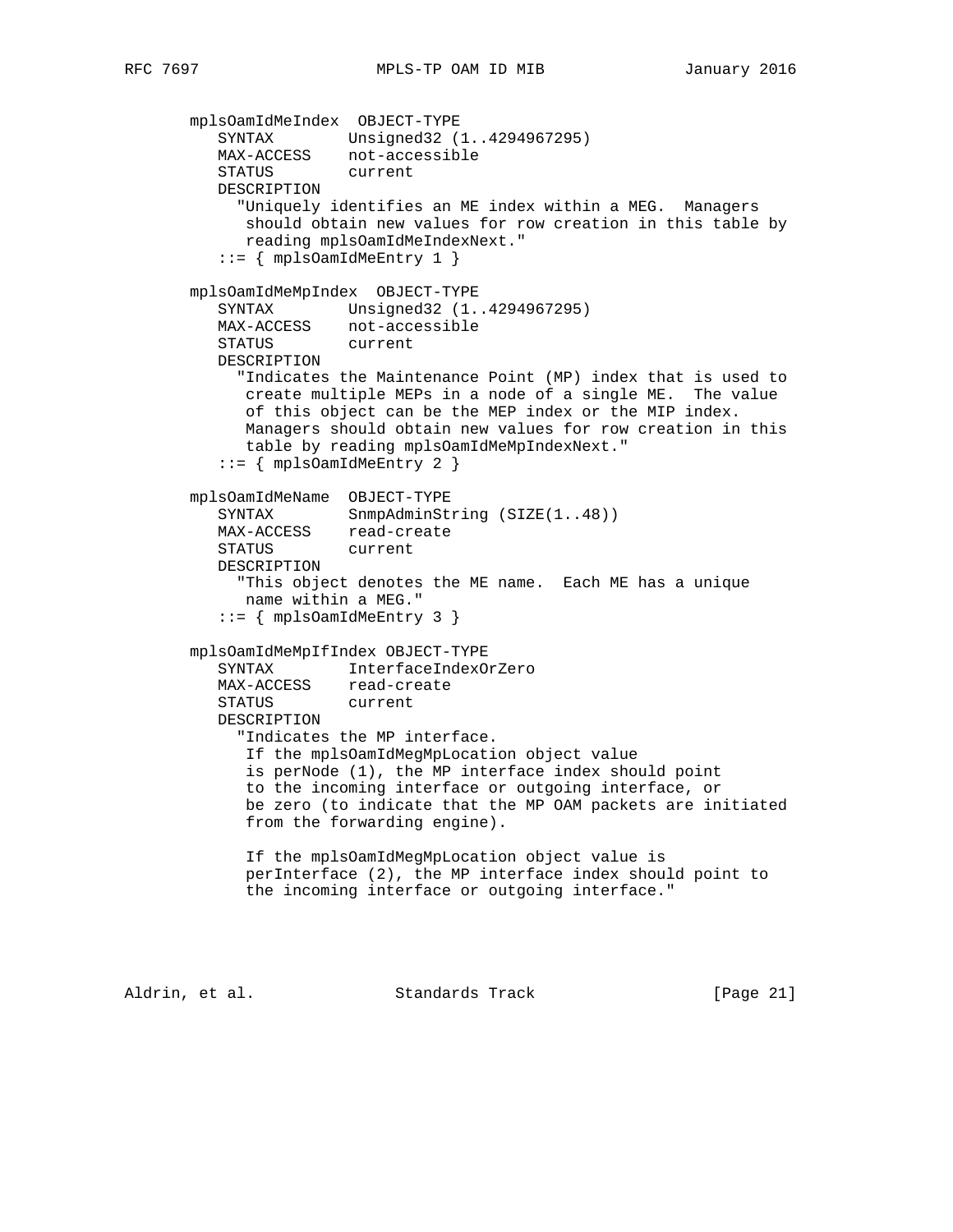```
 REFERENCE
            "1. RFC 6371: Operations, Administration, and Maintenance
                Framework for MPLS-Based Transport Networks,
                September 2011.
             2. RFC 2863: The Interfaces Group MIB, June 2000."
         DEFVAL { 0 }
          ::= { mplsOamIdMeEntry 4 }
       mplsOamIdMeSourceMepIndex OBJECT-TYPE
          SYNTAX Unsigned32
 MAX-ACCESS read-create
 STATUS current
          DESCRIPTION
            "Indicates the source MEP index of the ME. This object
             should be configured if the mplsOamIdMegOperatorType object
             in the mplsOamIdMegEntry is configured as iccBased (2).
             If the MEG is configured for an IP-based operator,
             the value of this object should be set to zero, and the
             MEP ID will be automatically derived from the service
             identifiers (MPLS-TP LSP/PW Identifier)."
         DEFVAL \{ 0 \} ::= { mplsOamIdMeEntry 5 }
       mplsOamIdMeSinkMepIndex OBJECT-TYPE
          SYNTAX Unsigned32
 MAX-ACCESS read-create
 STATUS current
          DESCRIPTION
            "Indicates the sink MEP index of the ME. This object
             should be configured if the mplsOamIdMegOperatorType object
             in the mplsOamIdMegEntry is configured as iccBased (2).
             If the MEG is configured for an IP-based operator,
             the value of this object should be set to zero, and the
             MEP ID will be automatically derived from the service
             identifiers (MPLS-TP LSP/PW Identifier)."
         DEFVAL { 0 }
          ::= { mplsOamIdMeEntry 6 }
```
Aldrin, et al. Standards Track [Page 22]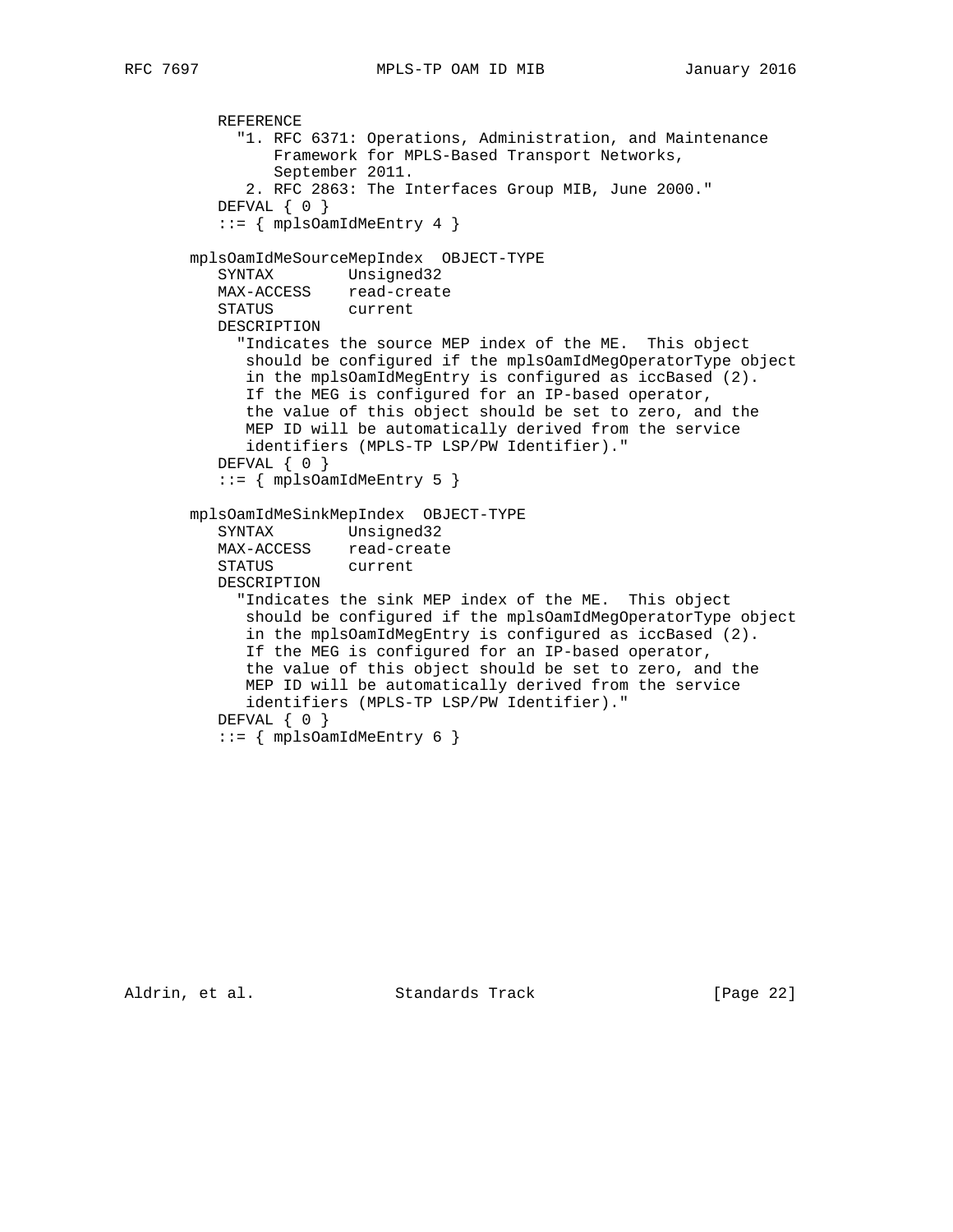```
 mplsOamIdMeMpType OBJECT-TYPE
          SYNTAX INTEGER {
                          mep (1),
                          mip (2)
 }
          MAX-ACCESS read-create
          STATUS current
          DESCRIPTION
            "Indicates the MP type within the MEG.
            The object should have the value mep (1) only in the
            ingress or egress nodes of the transport path.
            The object can have the value mip (2) in the
            intermediate nodes and possibly in the egress nodes
            of the transport path."
          DEFVAL { mep }
          ::= { mplsOamIdMeEntry 7 }
       mplsOamIdMeMepDirection OBJECT-TYPE
          SYNTAX INTEGER {
                          up (1),
                          down (2),
                      notApplicable (3)<br>}
 }
 MAX-ACCESS read-create
          STATUS current
          DESCRIPTION
            "Indicates the direction of the MEP. This object
            should be configured if mplsOamIdMeMpType is configured
            as mep (1); otherwise, notApplicable (3) is set."
          DEFVAL { down }
          ::= { mplsOamIdMeEntry 8 }
       mplsOamIdMeServicePointer OBJECT-TYPE
          SYNTAX RowPointer
 MAX-ACCESS read-create
 STATUS current
          DESCRIPTION
            "This variable represents a pointer to the MPLS-TP
            transport path. This value MUST point at an entry in the
            mplsTunnelEntry if mplsOamIdMegServicePointerType
            is configured as tunnel (1), lsp (2), or section (4),
            or at an entry in the pwEntry if
            mplsOamIdMegServicePointerType is configured
            as pseudowire (3).
```
Aldrin, et al. Standards Track [Page 23]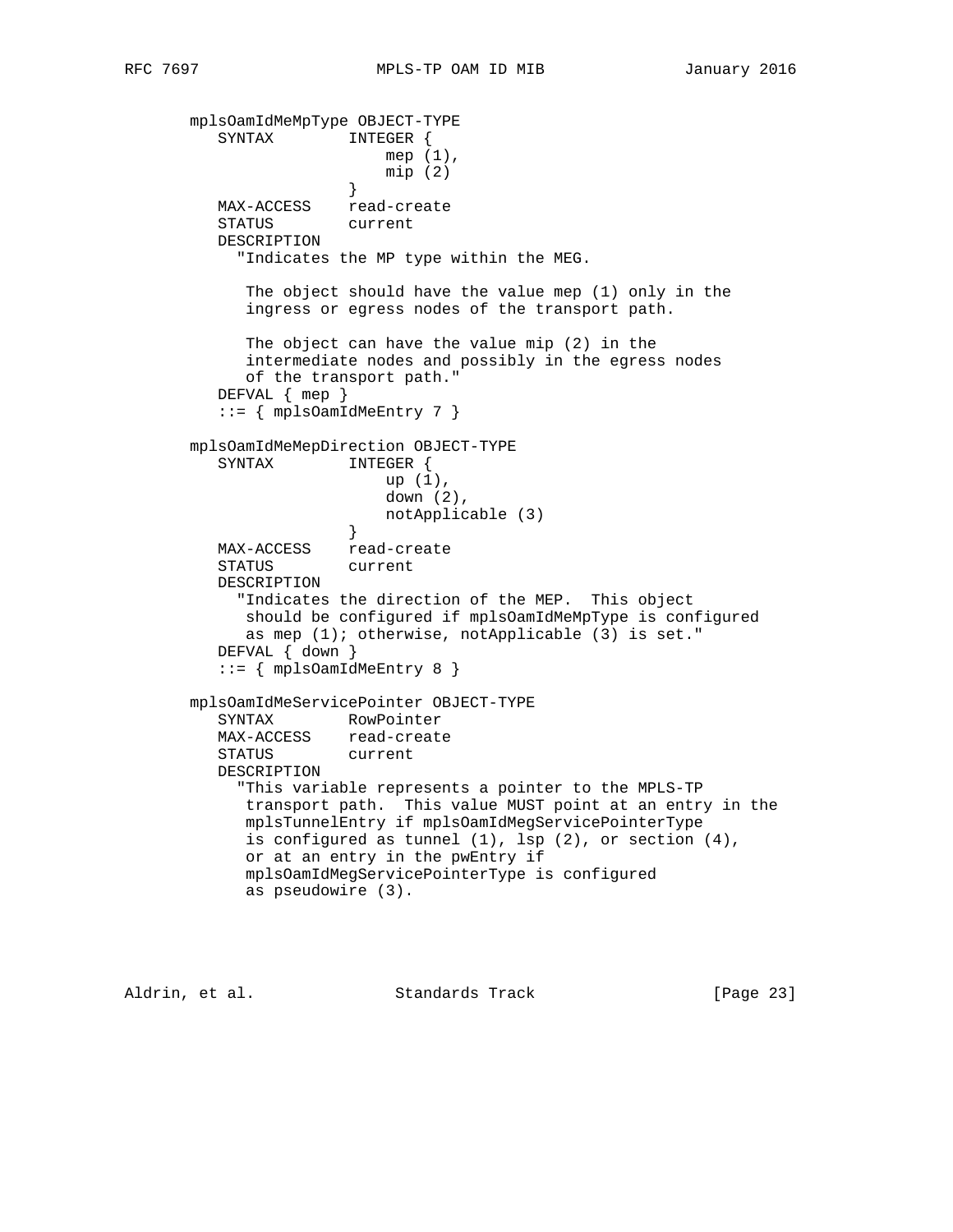```
 Note: This service pointer object is placed in the ME table
             instead of the MEG table, since it will be useful in the
             point-to-multipoint case, where each ME will point to
             different branches of a point-to-multipoint tree."
          ::= { mplsOamIdMeEntry 9 }
       mplsOamIdMeRowStatus OBJECT-TYPE
SYNTAX RowStatus
 MAX-ACCESS read-create
 STATUS current
         DESCRIPTION
           "This variable is used to create, modify, and/or delete
            a row in this table. When a row in this table is in the
             active(1) state, no objects in that row can be modified
            by the agent except mplsOamIdMeRowStatus."
         ::= { mplsOamIdMeEntry 10 }
       mplsOamIdMeStorageType OBJECT-TYPE
         SYNTAX StorageType
 MAX-ACCESS read-create
 STATUS current
         DESCRIPTION
            "This variable indicates the storage type for this object.
            Conceptual rows having the value 'permanent'
            need not allow write access to any columnar
            objects in the row."
          DEFVAL { volatile }
          ::= { mplsOamIdMeEntry 11 }
       -- End of MPLS Transport Profile ME table
       -- End of MPLS-TP OAM tables
```
Aldrin, et al. Standards Track [Page 24]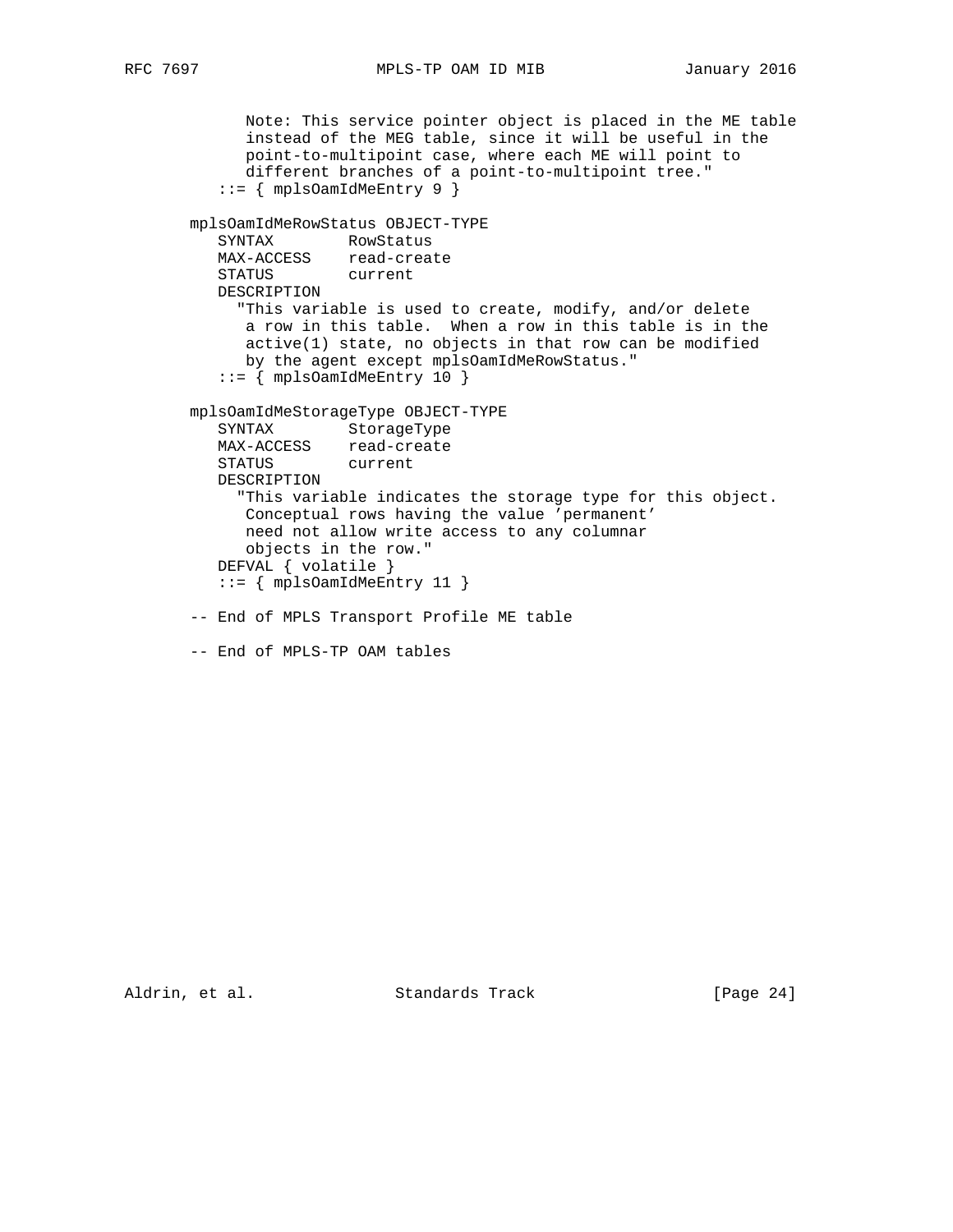```
 -- Notification definitions of MPLS-TP identifiers
       mplsOamIdDefectCondition NOTIFICATION-TYPE
          OBJECTS {
                         mplsOamIdMegName,
                         mplsOamIdMeName,
                         mplsOamIdMegOperStatus,
                         mplsOamIdMegSubOperStatus
 }
          STATUS current
          DESCRIPTION
            "This notification is sent whenever the operational
             status of the MEG is changed."
           ::= { mplsOamIdNotifications 1 }
   -- End of notifications
   -- Module compliance
   mplsOamIdCompliances
      OBJECT IDENTIFIER ::= { mplsOamIdConformance 1 }
   mplsOamIdGroups
      OBJECT IDENTIFIER ::= { mplsOamIdConformance 2 }
   -- Compliance requirement for fully compliant implementations
   mplsOamIdModuleFullCompliance MODULE-COMPLIANCE
      STATUS current
      DESCRIPTION "Compliance statement for agents that provide full
                   support for the MPLS-TP-OAM-STD-MIB. Such devices
                   can then be monitored and also be configured
                   using this MIB module."
      MODULE IF-MIB -- The Interfaces Group MIB, RFC 2863
      MANDATORY-GROUPS {
         ifGeneralInformationGroup,
         ifCounterDiscontinuityGroup
      }
      MODULE -- this module
      MANDATORY-GROUPS {
           mplsOamIdMegGroup,
            mplsOamIdMeGroup
      }
```
Aldrin, et al. Standards Track [Page 25]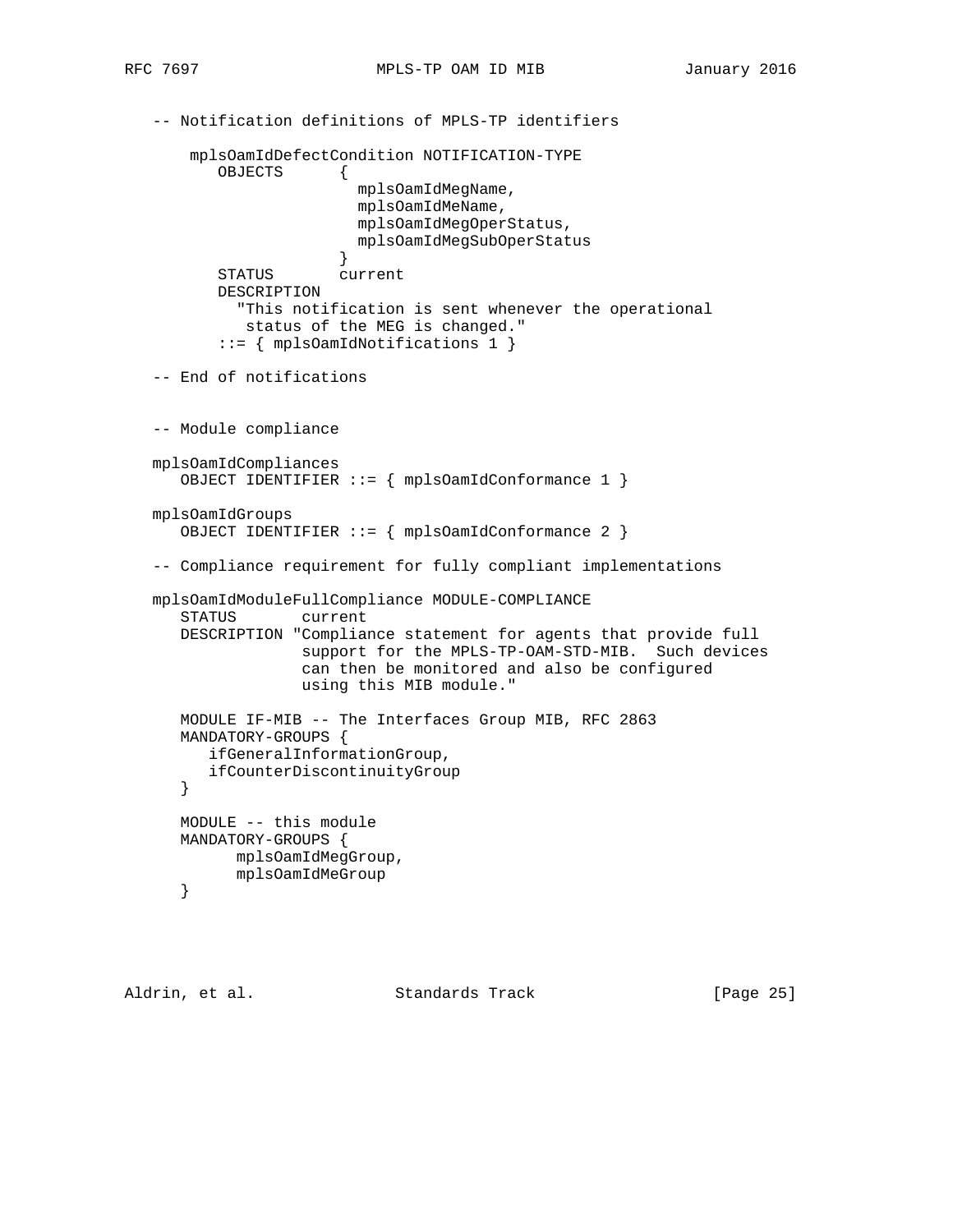```
 GROUP mplsOamIdNotificationObjectsGroup
      DESCRIPTION "This group is only mandatory for those
                   implementations that can efficiently implement
                   the notifications contained in this group."
      GROUP mplsOamIdNotificationGroup
      DESCRIPTION "This group is only mandatory for those
                   implementations that can efficiently implement
                   the notifications contained in this group."
      ::= { mplsOamIdCompliances 1 }
        -- Compliance requirement for read-only implementations
         mplsOamIdModuleReadOnlyCompliance MODULE-COMPLIANCE
            STATUS current
            DESCRIPTION
                "Compliance statement for agents that only provide
                 read-only support for the MPLS-TP-OAM-STD-MIB module."
            MODULE -- this module
         MANDATORY-GROUPS {
            mplsOamIdMegGroup,
        mplsOamIdMeGroup<br>}
 }
      GROUP mplsOamIdNotificationObjectsGroup
      DESCRIPTION "This group is only mandatory for those
                   implementations that can efficiently implement
                   the notifications contained in this group."
      GROUP mplsOamIdNotificationGroup
      DESCRIPTION "This group is only mandatory for those
                   implementations that can efficiently implement
```
the notifications contained in this group."

Aldrin, et al. Standards Track [Page 26]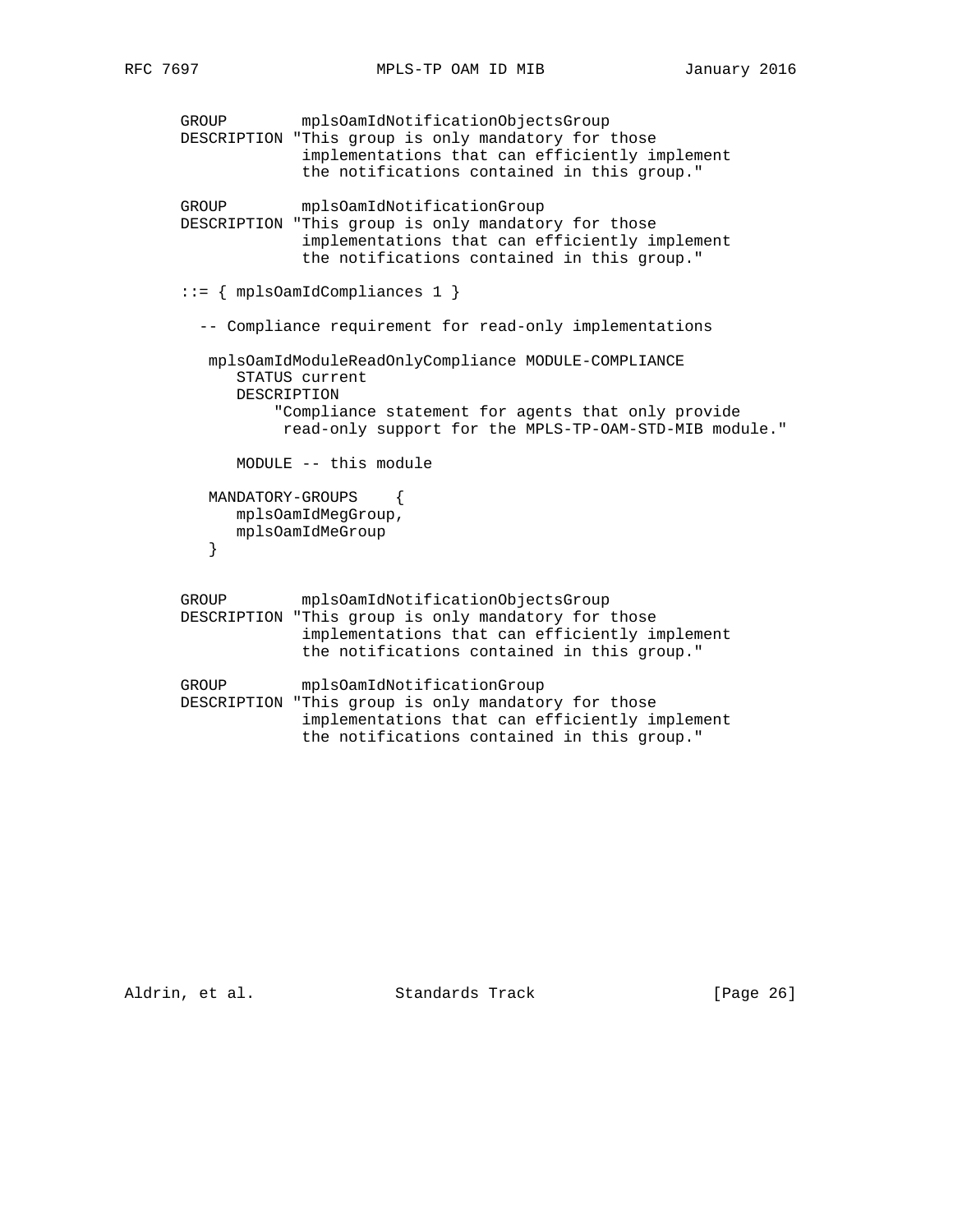-- mplsOamIdMegTable OBJECT mplsOamIdMegName MIN-ACCESS read-only DESCRIPTION "Write access is not required." OBJECT mplsOamIdMegOperatorType MIN-ACCESS read-only DESCRIPTION "Write access is not required." OBJECT mplsOamIdMegIdCc MIN-ACCESS read-only DESCRIPTION "Write access is not required." OBJECT mplsOamIdMegIdIcc MIN-ACCESS read-only DESCRIPTION "Write access is not required." OBJECT mplsOamIdMegIdUmc MIN-ACCESS read-only DESCRIPTION "Write access is not required." OBJECT mplsOamIdMegServicePointerType MIN-ACCESS read-only DESCRIPTION "Write access is not required." OBJECT mplsOamIdMegMpLocation MIN-ACCESS read-only DESCRIPTION "Write access is not required." OBJECT mplsOamIdMegPathFlow MIN-ACCESS read-only DESCRIPTION "Write access is not required." OBJECT mplsOamIdMegRowStatus SYNTAX RowStatus { active(1) } MIN-ACCESS read-only DESCRIPTION "Write access is not required."

Aldrin, et al. Standards Track [Page 27]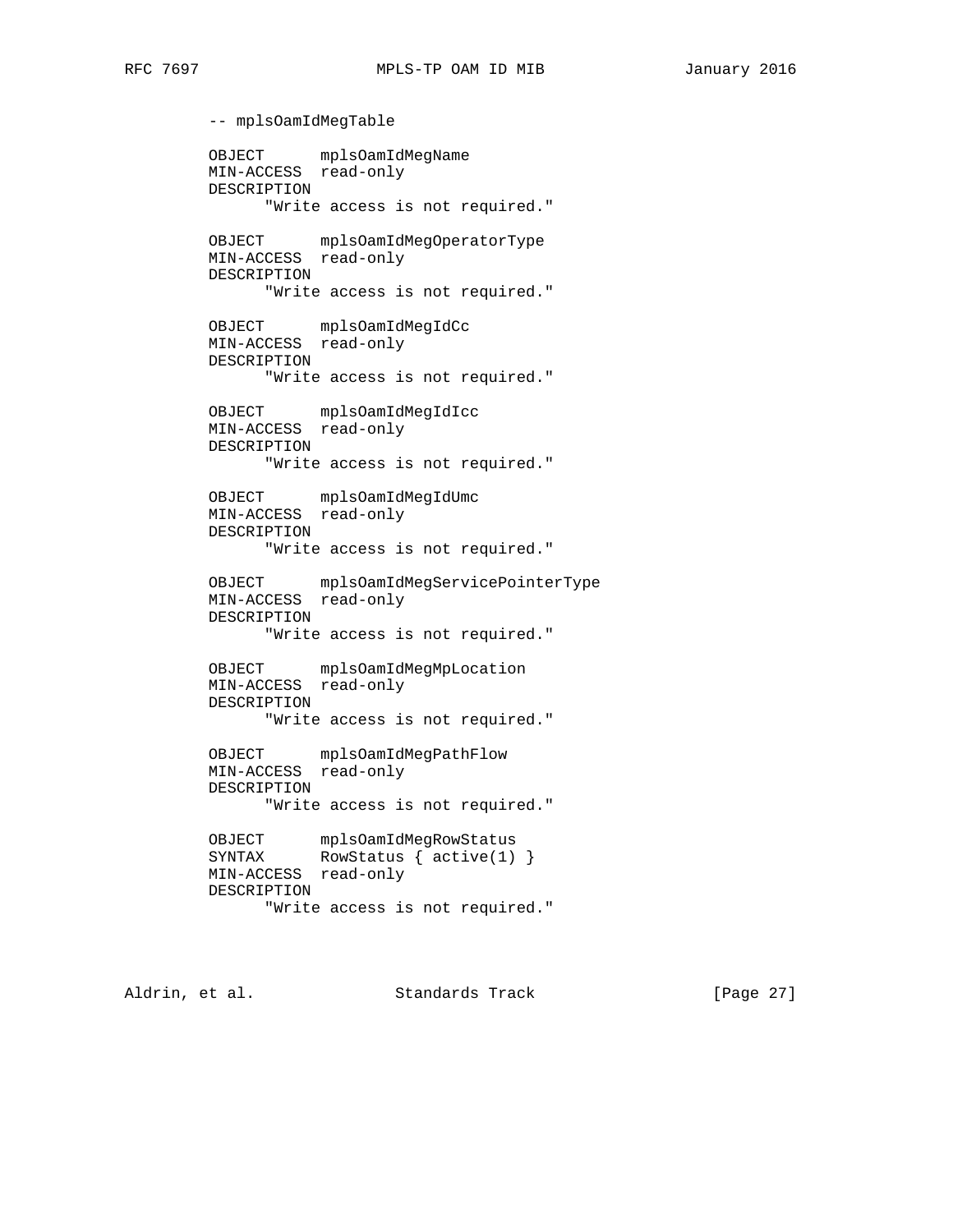OBJECT mplsOamIdMegStorageType MIN-ACCESS read-only DESCRIPTION "Write access is not required." -- mplsOamIdMeTable OBJECT mplsOamIdMeName MIN-ACCESS read-only DESCRIPTION "Write access is not required." OBJECT mplsOamIdMeMpIfIndex MIN-ACCESS read-only DESCRIPTION "Write access is not required." OBJECT mplsOamIdMeSourceMepIndex MIN-ACCESS read-only DESCRIPTION "Write access is not required." OBJECT mplsOamIdMeSinkMepIndex MIN-ACCESS read-only DESCRIPTION "Write access is not required." OBJECT mplsOamIdMeMpType MIN-ACCESS read-only DESCRIPTION "Write access is not required." OBJECT mplsOamIdMeMepDirection MIN-ACCESS read-only DESCRIPTION "Write access is not required." OBJECT mplsOamIdMeServicePointer MIN-ACCESS read-only DESCRIPTION "Write access is not required." OBJECT mplsOamIdMeRowStatus SYNTAX RowStatus { active(1) } MIN-ACCESS read-only DESCRIPTION "Write access is not required."

Aldrin, et al. Standards Track [Page 28]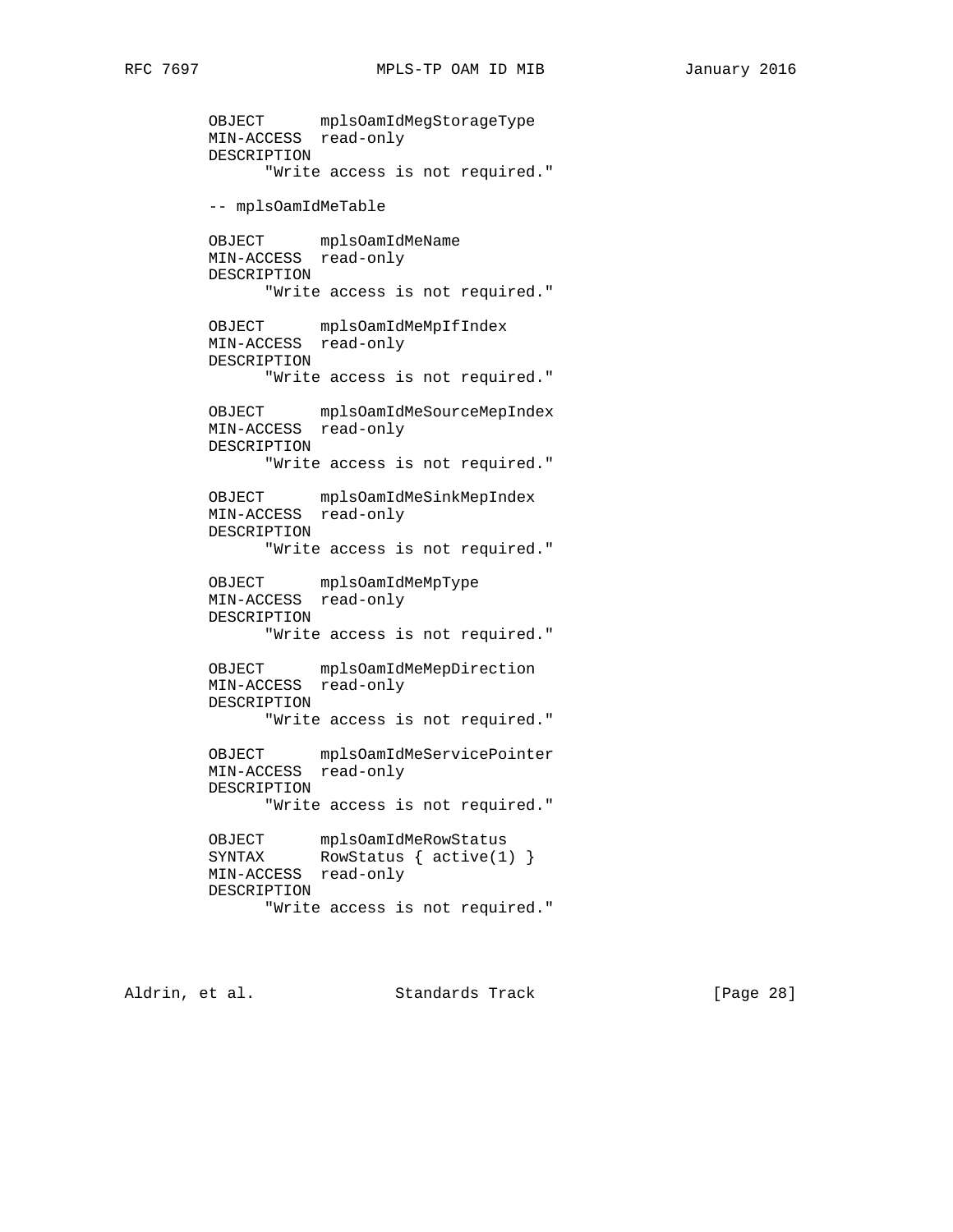```
 OBJECT mplsOamIdMeStorageType
 MIN-ACCESS read-only
         DESCRIPTION
                "Write access is not required."
      ::= { mplsOamIdCompliances 2 }
   -- Units of conformance
   mplsOamIdMegGroup OBJECT-GROUP
      OBJECTS {
         mplsOamIdMegIndexNext,
         mplsOamIdMegName,
         mplsOamIdMegOperatorType,
         mplsOamIdMegIdCc,
         mplsOamIdMegIdIcc,
         mplsOamIdMegIdUmc,
         mplsOamIdMegServicePointerType,
         mplsOamIdMegMpLocation,
         mplsOamIdMegOperStatus,
         mplsOamIdMegSubOperStatus,
         mplsOamIdMegPathFlow,
         mplsOamIdMegRowStatus,
         mplsOamIdMegStorageType
      }
      STATUS current
      DESCRIPTION
             "Collection of objects needed for MPLS MEG information."
      ::= { mplsOamIdGroups 1 { }
```
Aldrin, et al. Standards Track [Page 29]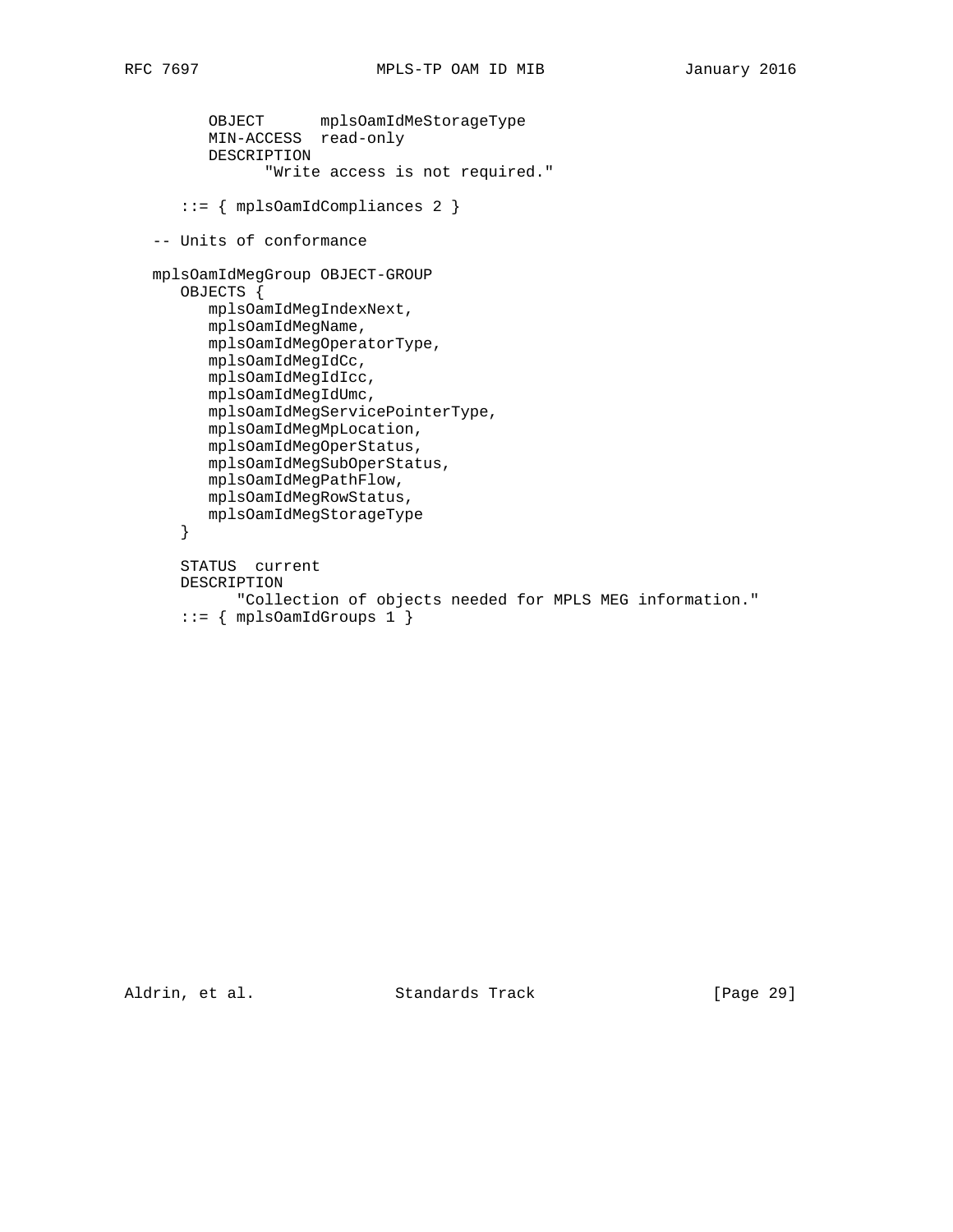```
 mplsOamIdMeGroup OBJECT-GROUP
    OBJECTS {
       mplsOamIdMeIndexNext,
       mplsOamIdMeMpIndexNext,
       mplsOamIdMeName,
       mplsOamIdMeMpIfIndex,
       mplsOamIdMeSourceMepIndex,
       mplsOamIdMeSinkMepIndex,
       mplsOamIdMeMpType,
       mplsOamIdMeMepDirection,
       mplsOamIdMeServicePointer,
       mplsOamIdMeRowStatus,
       mplsOamIdMeStorageType
    }
    STATUS current
    DESCRIPTION
          "Collection of objects needed for MPLS ME information."
   ::= { mplsOamIdGroups 2 { } mplsOamIdNotificationObjectsGroup OBJECT-GROUP
    OBJECTS {
       mplsOamIdMegOperStatus,
       mplsOamIdMegSubOperStatus
    }
    STATUS current
    DESCRIPTION
          "Collection of objects needed to implement notifications."
    ::= { mplsOamIdGroups 3 }
 mplsOamIdNotificationGroup NOTIFICATION-GROUP
    NOTIFICATIONS {
        mplsOamIdDefectCondition
    }
    STATUS current
    DESCRIPTION
          "Set of notifications implemented in this module."
   ::= { mplsOamIdGroups 4 }
```
END

Aldrin, et al. Standards Track [Page 30]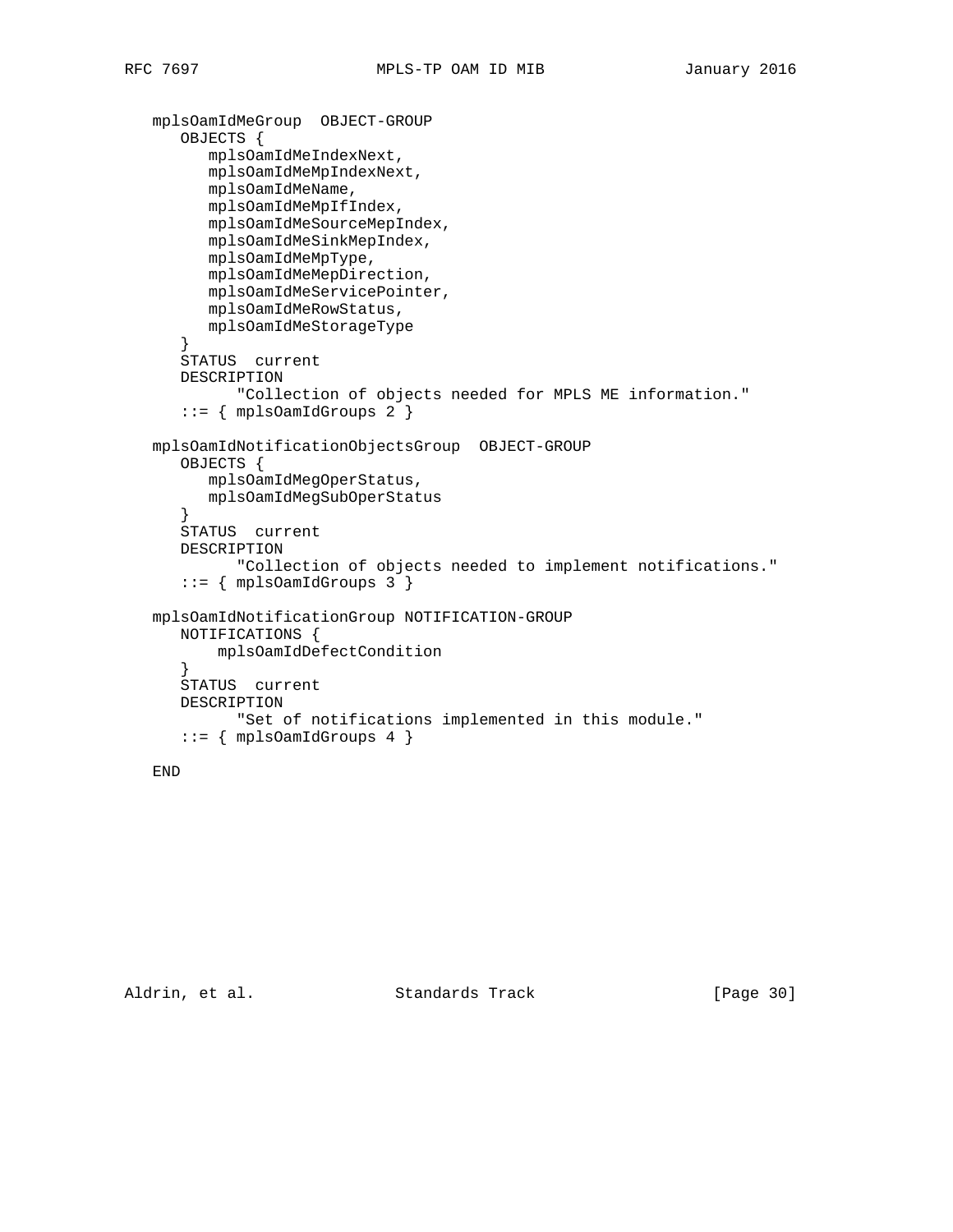### 8. Security Considerations

 This MIB relates to a system that will provide network connectivity and packet forwarding services. As such, improper manipulation of the objects represented by this MIB may result in denial of service to a large number of end-users.

 There are a number of management objects defined in this MIB module with a MAX-ACCESS clause of read-write and/or read-create. Such objects may be considered sensitive or vulnerable in some network environments. The support for SET operations in a non-secure environment without proper protection opens devices to attack.

 Some of the readable objects in this MIB module (i.e., objects with a MAX-ACCESS other than not-accessible) may be considered sensitive or vulnerable in some network environments. It is thus important to control even GET and/or NOTIFY access to these objects and possibly to even encrypt the values of these objects when sending them over the network via SNMP. These are the tables and objects and their sensitivity/vulnerability:

 - The mplsOamIdMegTable and the mplsOamIdMeTable collectively show the MPLS OAM characteristics. If an administrator does not want to reveal this information, then these tables should be considered sensitive/vulnerable.

 SNMP versions prior to SNMPv3 did not include adequate security. Even if the network itself is secure (for example by using IPsec), there is no control as to who on the secure network is allowed to access and GET/SET (read/change/create/delete) the objects in this MIB module.

 Implementations SHOULD provide the security features described by the SNMPv3 framework (see [RFC3410]), and implementations claiming compliance to the SNMPv3 standard MUST include full support for authentication and privacy via the User-based Security Model (USM) [RFC3414] with the AES cipher algorithm [RFC3826]. Implementations MAY also provide support for the Transport Security Model (TSM) [RFC5591] in combination with a secure transport such as SSH [RFC5592] or TLS/DTLS [RFC6353].

 Further, deployment of SNMP versions prior to SNMPv3 is NOT RECOMMENDED. Instead, it is RECOMMENDED to deploy SNMPv3 and to enable cryptographic security. It is then a customer/operator responsibility to ensure that the SNMP entity giving access to an instance of this MIB module is properly configured to give access to the objects only to those principals (users) that have legitimate rights to indeed GET or SET (change/create/delete) them.

Aldrin, et al. Standards Track [Page 31]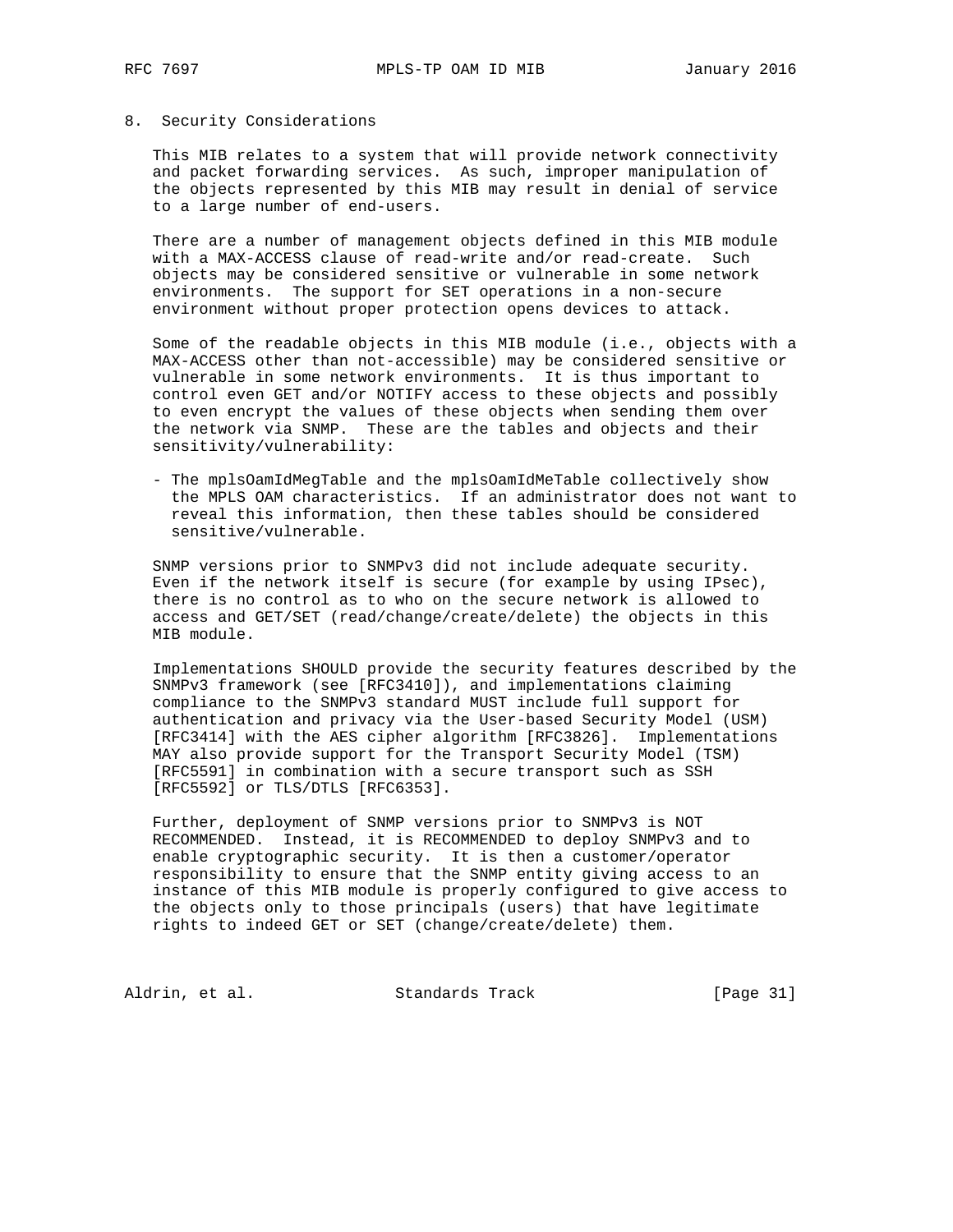# 9. IANA Considerations

 As described in [RFC4221] and [RFC6639], and as requested in the MPLS-TC-STD-MIB [RFC3811], MPLS-related Standards Track MIB modules should be rooted under the mplsStdMIB subtree. The following subsection lists a new assignment that has been made by IANA under the mplsStdMIB subtree for the MPLS-OAM-ID-STD-MIB module defined in this document. New assignments can only be made via a Standards Action as specified in [RFC5226].

9.1. IANA Considerations for MPLS-OAM-ID-STD-MIB

 IANA has to assign the OID { mplsStdMIB 21 } to the MPLS-OAM-ID-STD-MIB module specified in this document.

# 10. References

10.1. Normative References

- [RFC2119] Bradner, S., "Key words for use in RFCs to Indicate Requirement Levels", BCP 14, RFC 2119, DOI 10.17487/RFC2119, March 1997, <http://www.rfc-editor.org/info/rfc2119>.
- [RFC2578] McCloghrie, K., Ed., Perkins, D., Ed., and J. Schoenwaelder, Ed., "Structure of Management Information Version 2 (SMIv2)", STD 58, RFC 2578, DOI 10.17487/RFC2578, April 1999, <http://www.rfc-editor.org/info/rfc2578>.
	- [RFC2579] McCloghrie, K., Ed., Perkins, D., Ed., and J. Schoenwaelder, Ed., "Textual Conventions for SMIv2", STD 58, RFC 2579, DOI 10.17487/RFC2579, April 1999, <http://www.rfc-editor.org/info/rfc2579>.
	- [RFC2580] McCloghrie, K., Ed., Perkins, D., Ed., and J. Schoenwaelder, Ed., "Conformance Statements for SMIv2", STD 58, RFC 2580, DOI 10.17487/RFC2580, April 1999, <http://www.rfc-editor.org/info/rfc2580>.
	- [RFC2863] McCloghrie, K. and F. Kastenholz, "The Interfaces Group MIB", RFC 2863, DOI 10.17487/RFC2863, June 2000, <http://www.rfc-editor.org/info/rfc2863>.
	- [RFC3031] Rosen, E., Viswanathan, A., and R. Callon, "Multiprotocol Label Switching Architecture", RFC 3031, DOI 10.17487/RFC3031, January 2001, <http://www.rfc-editor.org/info/rfc3031>.

| [Page 32]<br>Aldrin, et al.<br>Standards Track |  |
|------------------------------------------------|--|
|------------------------------------------------|--|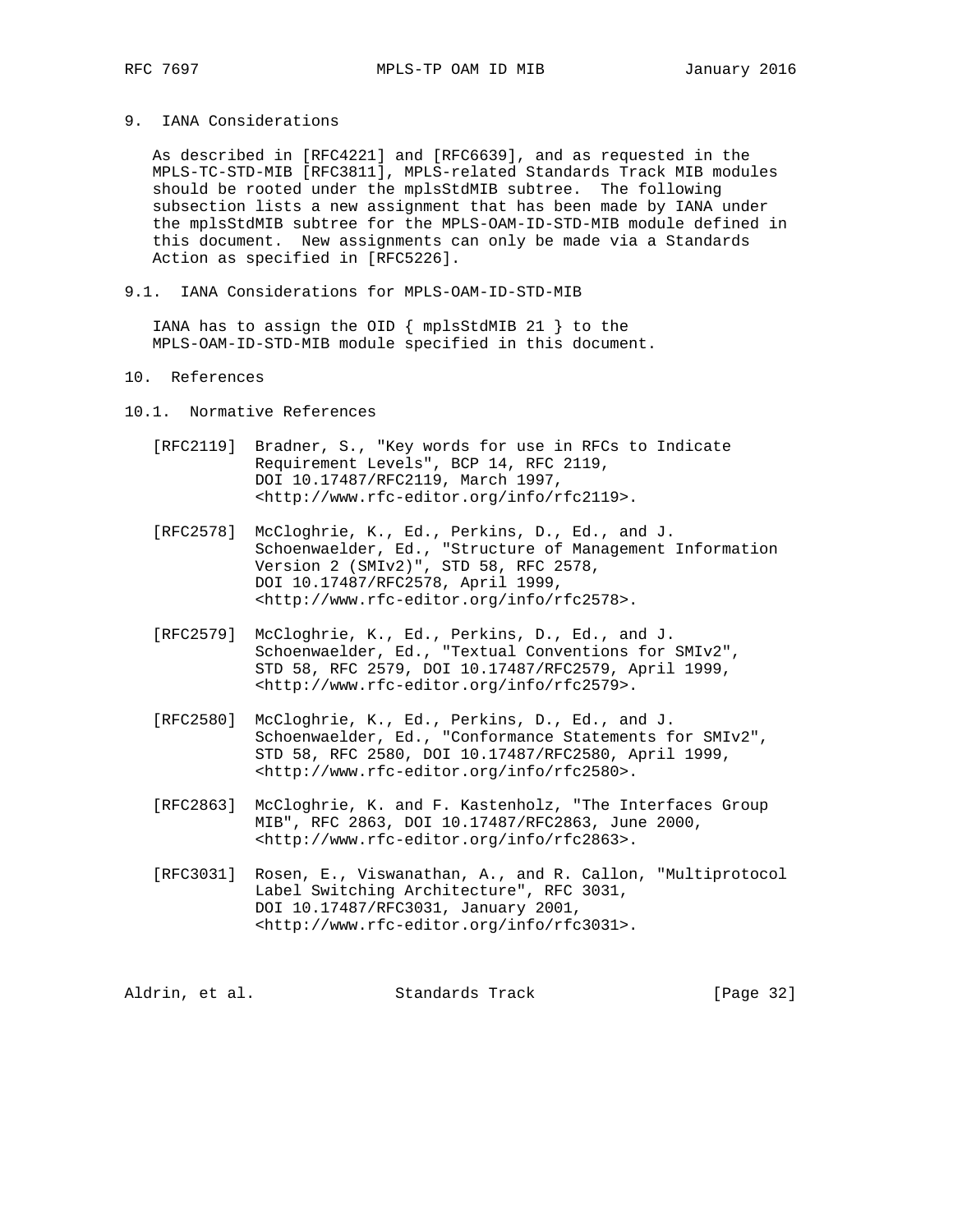- [RFC3289] Baker, F., Chan, K., and A. Smith, "Management Information Base for the Differentiated Services Architecture", RFC 3289, DOI 10.17487/RFC3289, May 2002, <http://www.rfc-editor.org/info/rfc3289>.
- [RFC3411] Harrington, D., Presuhn, R., and B. Wijnen, "An Architecture for Describing Simple Network Management Protocol (SNMP) Management Frameworks", STD 62, RFC 3411, DOI 10.17487/RFC3411, December 2002, <http://www.rfc-editor.org/info/rfc3411>.
- [RFC3414] Blumenthal, U. and B. Wijnen, "User-based Security Model (USM) for version 3 of the Simple Network Management Protocol (SNMPv3)", STD 62, RFC 3414, DOI 10.17487/RFC3414, December 2002, <http://www.rfc-editor.org/info/rfc3414>.
- [RFC3826] Blumenthal, U., Maino, F., and K. McCloghrie, "The Advanced Encryption Standard (AES) Cipher Algorithm in the SNMP User-based Security Model", RFC 3826, DOI 10.17487/RFC3826, June 2004, <http://www.rfc-editor.org/info/rfc3826>.
- [RFC5591] Harrington, D. and W. Hardaker, "Transport Security Model for the Simple Network Management Protocol (SNMP)", STD 78, RFC 5591, DOI 10.17487/RFC5591, June 2009, <http://www.rfc-editor.org/info/rfc5591>.
- [RFC5592] Harrington, D., Salowey, J., and W. Hardaker, "Secure Shell Transport Model for the Simple Network Management Protocol (SNMP)", RFC 5592, DOI 10.17487/RFC5592, June 2009, <http://www.rfc-editor.org/info/rfc5592>.
- [RFC5601] Nadeau, T., Ed., and D. Zelig, Ed., "Pseudowire (PW) Management Information Base (MIB)", RFC 5601, DOI 10.17487/RFC5601, July 2009, <http://www.rfc-editor.org/info/rfc5601>.
- [RFC6353] Hardaker, W., "Transport Layer Security (TLS) Transport Model for the Simple Network Management Protocol (SNMP)", STD 78, RFC 6353, DOI 10.17487/RFC6353, July 2011, <http://www.rfc-editor.org/info/rfc6353>.

Aldrin, et al. Standards Track [Page 33]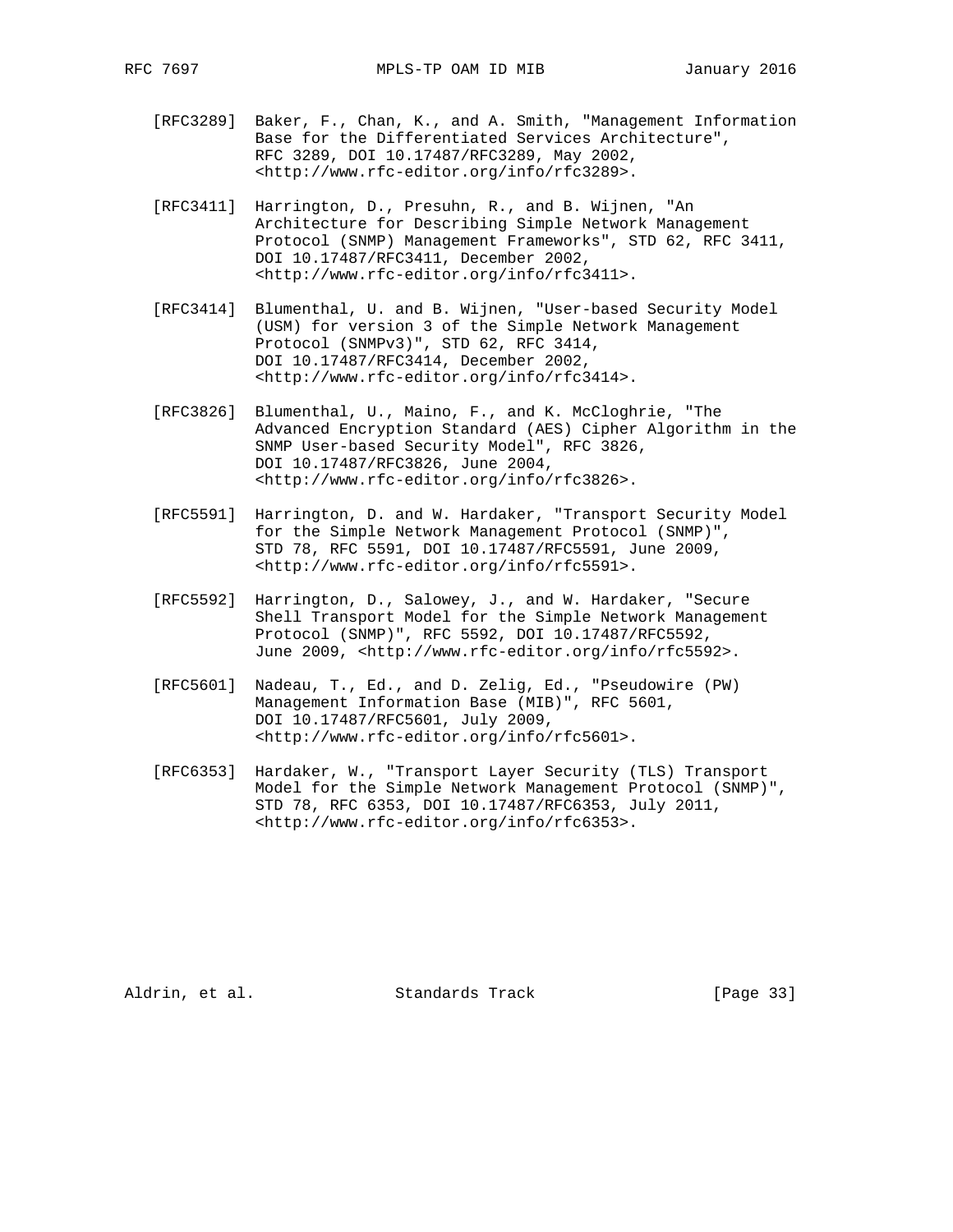- 10.2. Informative References
	- [RFC3410] Case, J., Mundy, R., Partain, D., and B. Stewart, "Introduction and Applicability Statements for Internet- Standard Management Framework", RFC 3410, DOI 10.17487/RFC3410, December 2002, <http://www.rfc-editor.org/info/rfc3410>.
	- [RFC3811] Nadeau, T., Ed., and J. Cucchiara, Ed., "Definitions of Textual Conventions (TCs) for Multiprotocol Label Switching (MPLS) Management", RFC 3811, DOI 10.17487/RFC3811, June 2004, <http://www.rfc-editor.org/info/rfc3811>.
	- [RFC3812] Srinivasan, C., Viswanathan, A., and T. Nadeau, "Multiprotocol Label Switching (MPLS) Traffic Engineering (TE) Management Information Base (MIB)", RFC 3812, DOI 10.17487/RFC3812, June 2004, <http://www.rfc-editor.org/info/rfc3812>.
	- [RFC3813] Srinivasan, C., Viswanathan, A., and T. Nadeau, "Multiprotocol Label Switching (MPLS) Label Switching Router (LSR) Management Information Base (MIB)", RFC 3813, DOI 10.17487/RFC3813, June 2004, <http://www.rfc-editor.org/info/rfc3813>.
	- [RFC4221] Nadeau, T., Srinivasan, C., and A. Farrel, "Multiprotocol Label Switching (MPLS) Management Overview", RFC 4221, DOI 10.17487/RFC4221, November 2005, <http://www.rfc-editor.org/info/rfc4221>.
	- [RFC5226] Narten, T. and H. Alvestrand, "Guidelines for Writing an IANA Considerations Section in RFCs", BCP 26, RFC 5226, DOI 10.17487/RFC5226, May 2008, <http://www.rfc-editor.org/info/rfc5226>.
	- [RFC5654] Niven-Jenkins, B., Ed., Brungard, D., Ed., Betts, M., Ed., Sprecher, N., and S. Ueno, "Requirements of an MPLS Transport Profile", RFC 5654, DOI 10.17487/RFC5654, September 2009, <http://www.rfc-editor.org/info/rfc5654>.
	- [RFC5860] Vigoureux, M., Ed., Ward, D., Ed., and M. Betts, Ed., "Requirements for Operations, Administration, and Maintenance (OAM) in MPLS Transport Networks", RFC 5860, DOI 10.17487/RFC5860, May 2010, <http://www.rfc-editor.org/info/rfc5860>.

Aldrin, et al. Standards Track [Page 34]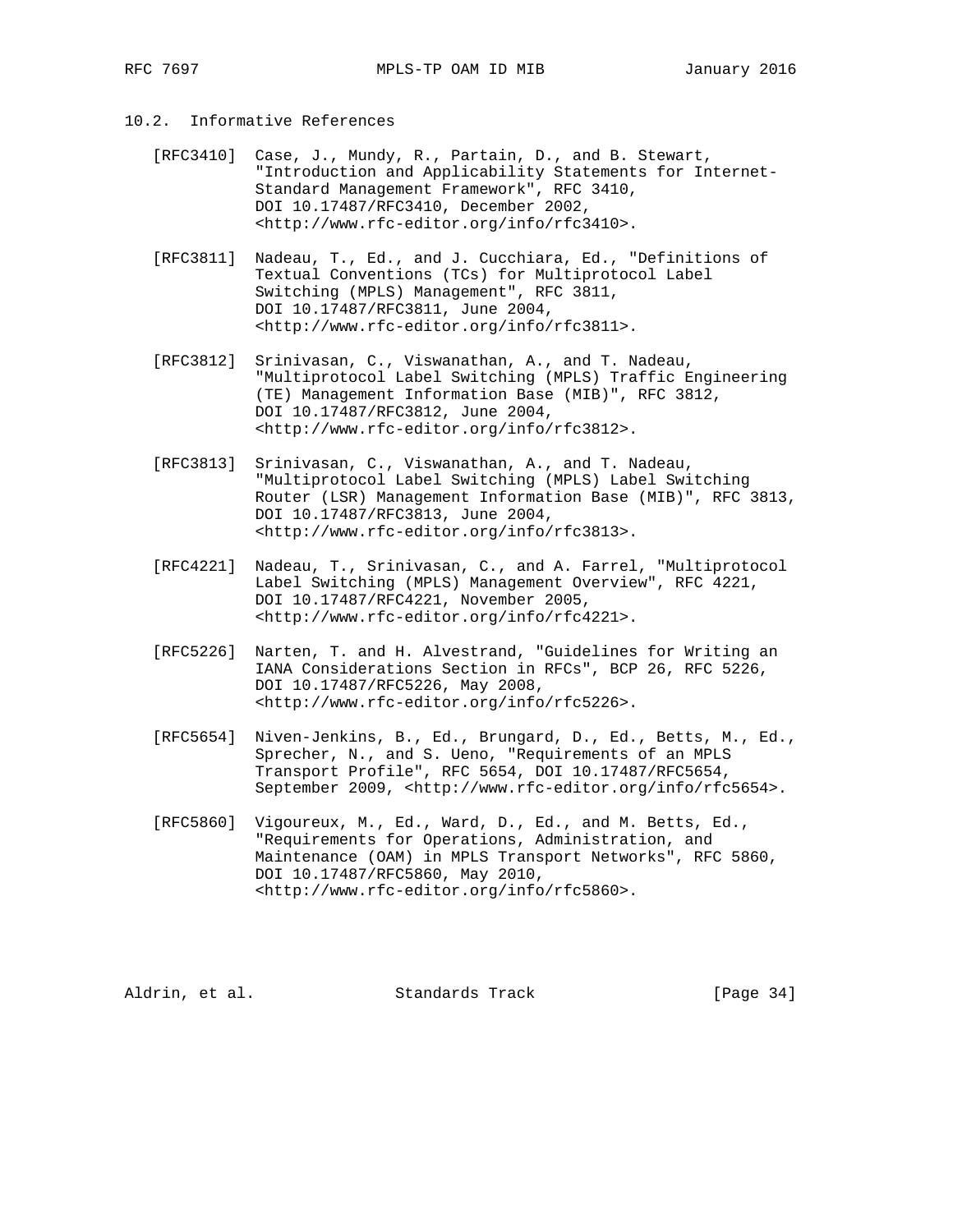- [RFC6370] Bocci, M., Swallow, G., and E. Gray, "MPLS Transport Profile (MPLS-TP) Identifiers", RFC 6370, DOI 10.17487/RFC6370, September 2011, <http://www.rfc-editor.org/info/rfc6370>.
- [RFC6371] Busi, I., Ed., and D. Allan, Ed., "Operations, Administration, and Maintenance Framework for MPLS-Based Transport Networks", RFC 6371, DOI 10.17487/RFC6371, September 2011, <http://www.rfc-editor.org/info/rfc6371>.
- [RFC6639] King, D., Ed., and M. Venkatesan, Ed., "Multiprotocol Label Switching Transport Profile (MPLS-TP) MIB-Based Management Overview", RFC 6639, DOI 10.17487/RFC6639, June 2012, <http://www.rfc-editor.org/info/rfc6639>.
- [RFC6923] Winter, R., Gray, E., van Helvoort, H., and M. Betts, "MPLS Transport Profile (MPLS-TP) Identifiers Following ITU-T Conventions", RFC 6923, DOI 10.17487/RFC6923, May 2013, <http://www.rfc-editor.org/info/rfc6923>.

#### Acknowledgments

 We wish to thank Muly Ilan, Adrian Farrel, Joan Cucchiara, Weiying Cheng, Mach Chen, Peter Yee, and Tina TSOU for their valuable comments on this document.

 The coauthors of this document, the working group chairs, the document shepherd, the responsible AD, and the MPLS Working Group wish to dedicate this RFC to the memory of our friend and colleague Ping Pan, in recognition for his devotion and hard work at the IETF.

Aldrin, et al. Standards Track [Page 35]